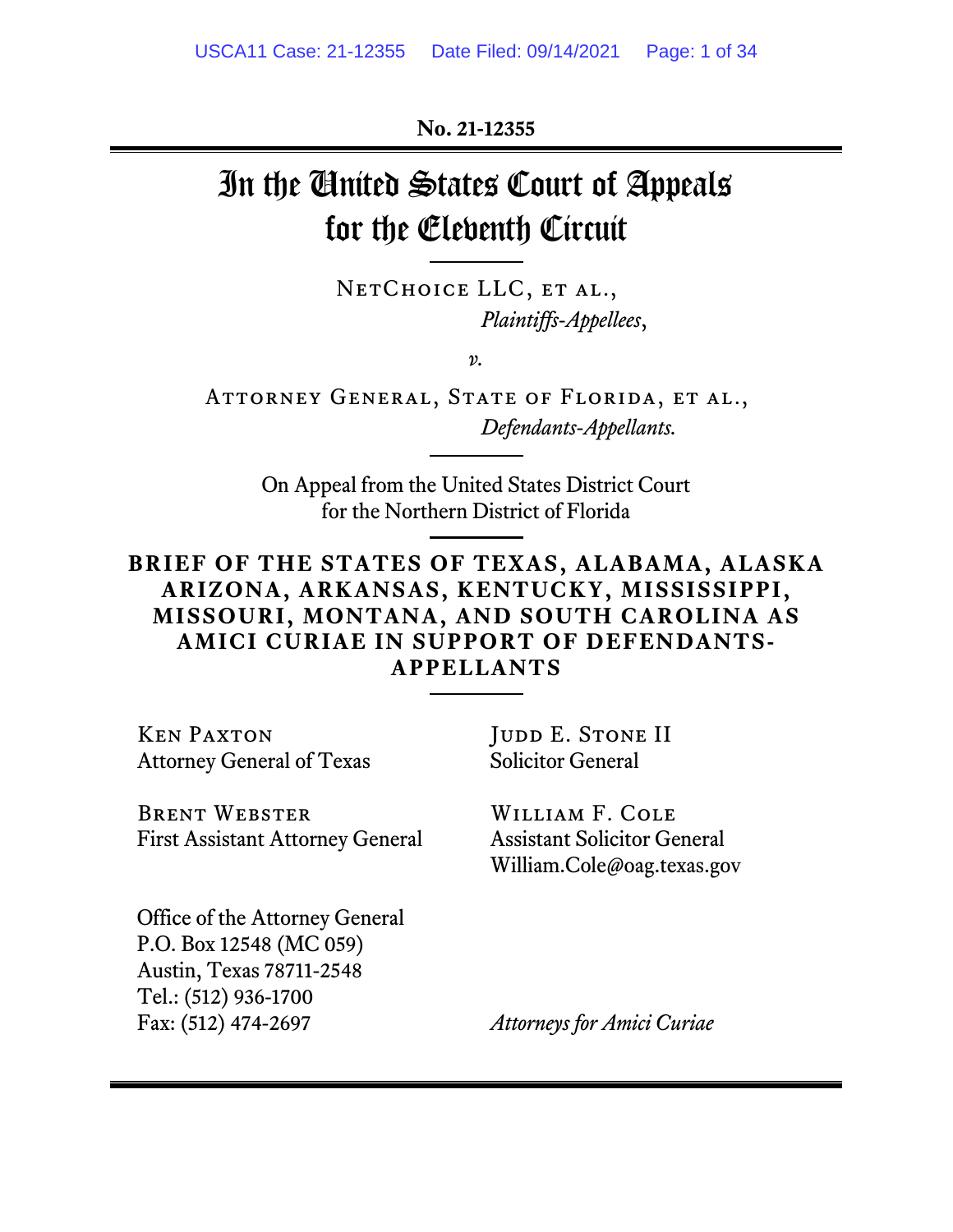### <span id="page-1-0"></span>**Certificate of Interested Persons**

#### No. 21-12355

## NETCHOICE LLC, ET AL., *Plaintiffs-Appellees*,

*v.*

ATTORNEY GENERAL, STATE OF FLORIDA, ET AL., *Defendants-Appellants.*

Amici Curiae certify that the following is a complete list of interested persons as required by Federal Rule of Appellate Procedure 26.1, and Eleventh Circuit Rules 26.1-1, 28-1(b), and 29-2:

- 1. Allen, Jason Todd, *Defendant/Appellant*
- 2. Allen, Kenneth Winn, *Attorney for Plaintiffs/Appellees*
- 3. American Civil Liberties Union of Florida, *Amicus Curiae*
- 4. American Civil Liberties Union, *Amicus Curiae*
- 5. Authors Guild Inc., *Amicus Curiae*
- 6. Barnes, Brian W., *Attorney for Defendant/Appellant*
- 7. Bassett, Glenn Allen, *Attorney for Defendants/Appellants*
- 8. Bell, Daniel William, *Attorney for Defendants/Appellants*
- 9. Blacklock, Evelyn, *Attorney for Plaintiffs/Appellee*
- 10.Brnovich, Mark, *Attorney for Amicus Curiae State of Arizona*
- 11. Burhans Jr., Glenn T., *Attorney for Plaintiff/Appellee*
- 12.Cameron, Daniel, *Attorney for Amicus Curiae State of Kentucky*
- 13.Carome, Patrick J., *Attorney for Amicus Curiae*
- 14.Center for Democracy and Technology, *Amicus Curiae*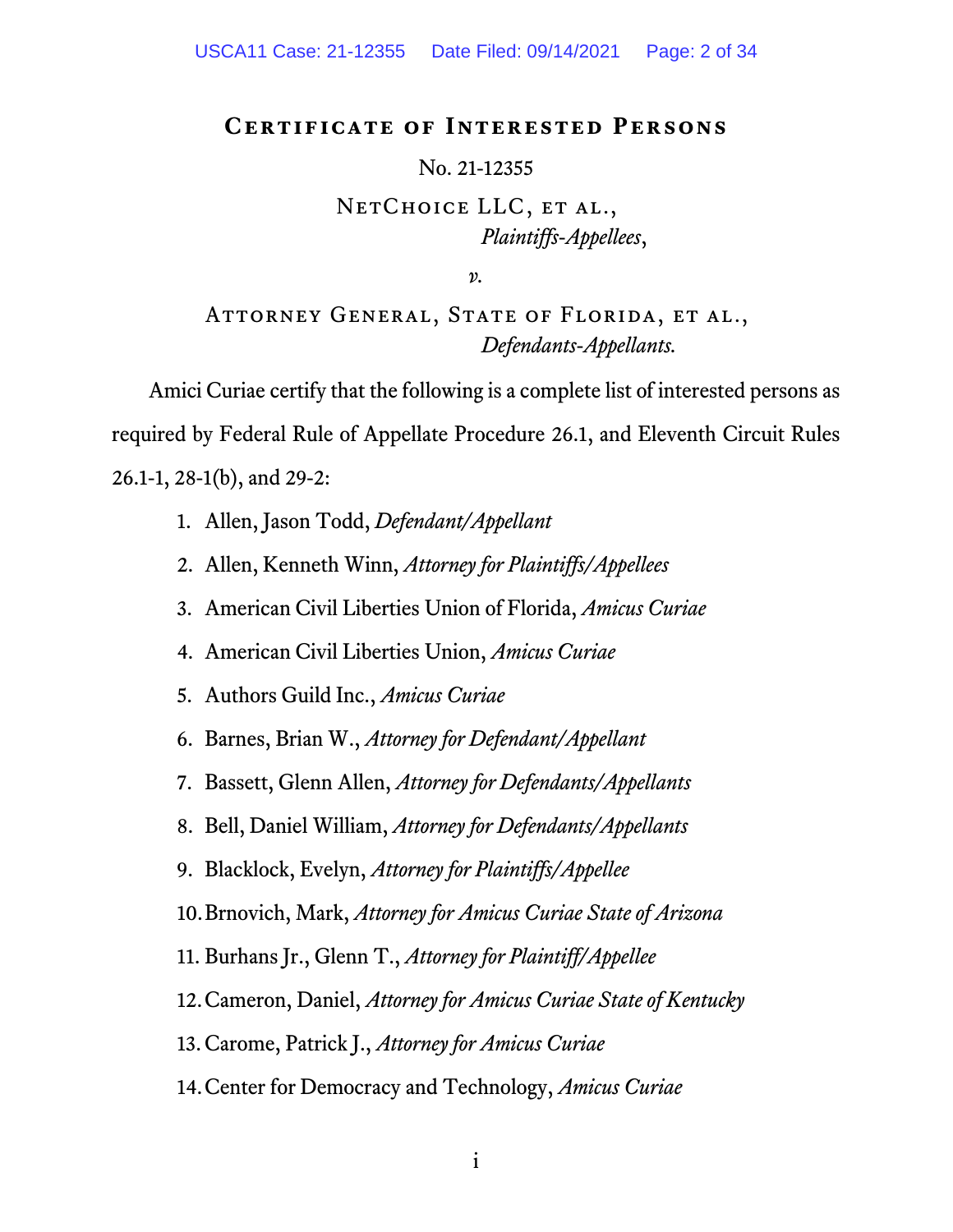15.Chamber of Progress, *Amicus Curiae* 16.Clark, Christopher Roy, *Attorney for Plaintiff/Appellee* 17.Clement, Paul D., *Attorney for Plaintiffs/Appellees* 18.Cole, William F., *Attorney for Amicus Curiae State of Texas* 19.Computer & Communications Industry Association, *Plaintiff* 20.Connected Commerce Council, *Amicus Curiae* 21.Consumer Technology Association, *Amicus Curiae* 22.Cooper, Charles J., *Attorney for Defendant/Appellant* 23.Cooper & Kirk, PLLC, *Attorneys for Defendant/Appellant* 24.DLA Piper US LLP, *Attorneys for Plaintiff/Appellee* 25.Eisenstein, Ilana Hope, *Attorney for Plaintiff/Appellee* 26.Electronic Frontier Foundation, *Amicus Curiae* 27.Engine Advocacy, *Amicus Curiae* 28.Esparza, Servando, *Declarant* 29.Fabens-Lassen, Ben, *Attorney for Plaintiff/Appellee* 30.Fitch, Lynn, *Attorney for Amicus Curiae State of Mississippi* 31. Florida Department of Management Services, *Defendant/Appellant* 32.Florida Elections Commission, *Defendant/Appellant* 33.Florida Office of the Attorney General, *Attorneys for Defendants/Appellants* 34.Gillespie, Patrick, *Defendant/Appellant* 35.Goldstein, Leonid, *Amicus Curiae*

36.Green, Jonathan Allen, *Attorney for Plaintiff/Appellee*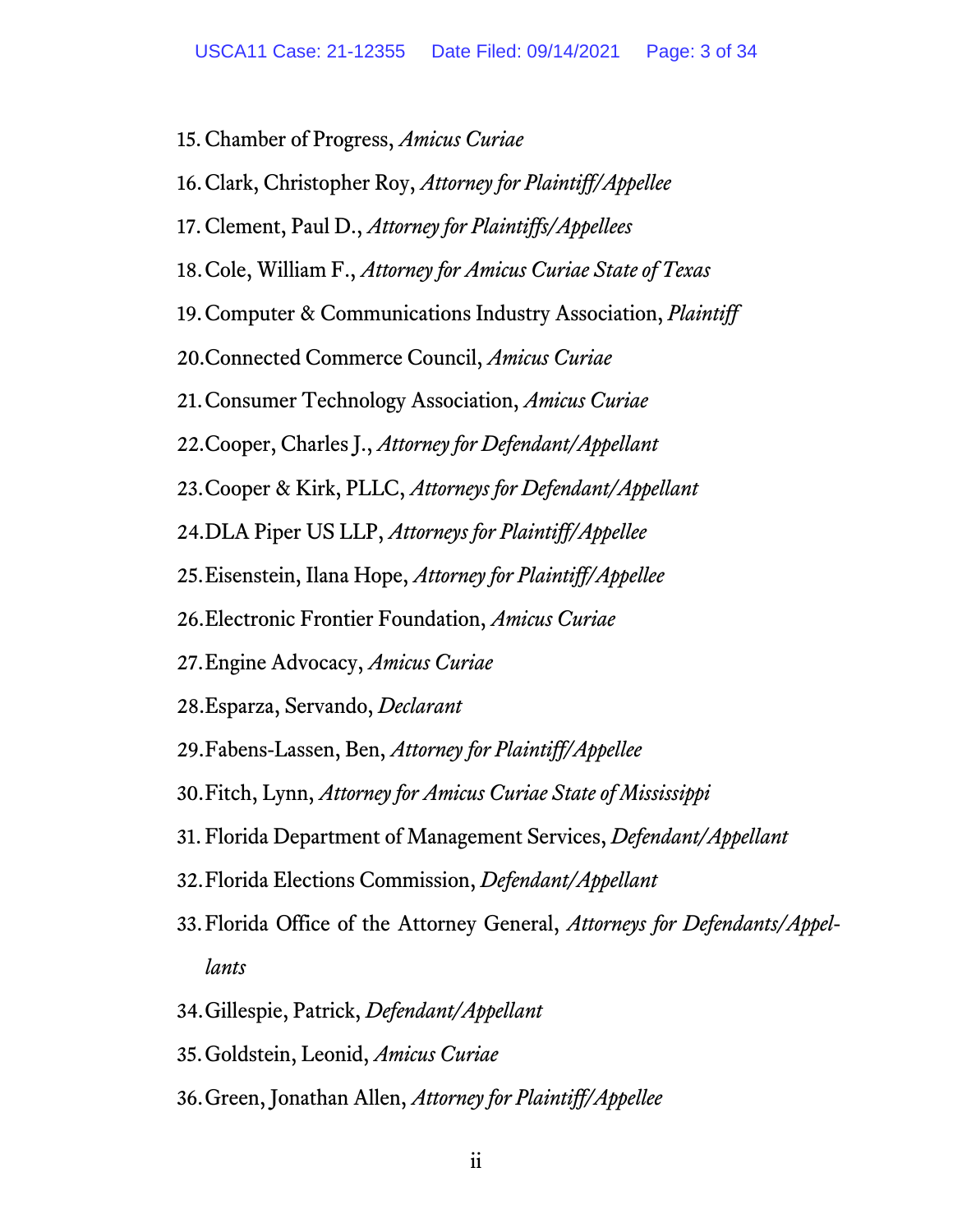37.Greene, David Allen, *Attorney for Amicus Curiae* 38.Hayes, John Martin, *Defendant/Appellant* 39.Hinkle, Judge Robert L., *District Court Judge* 40.Holtzblatt, Ari, *Attorney for Amicus Curiae* 41.Homer, Bonner, *Attorneys for Amicus Curiae* 42.Homer, Peter Winslow, *Attorney for Amicus Curiae* 43.Hopkins, Christopher, *Attorney for Amici Curiae* 44.Information Technology & Innovation Foundation, *Amicus Curiae* 45.Internet Association, *Amicus Curiae* 46.Johnson, Steffen N., *Attorney for Plaintiff/Appellee* 47.Karanjia, Peter, *Attorney for Plaintiff/Appellee* 48.Kilby, Douglas Lamar, *Attorney for Plaintiff/Appellee* 49.Kirkland & Ellis LLP, *Attorneys for Plaintiffs/Appellees* 50.Knudsen, Austin, *Attorney for Amicus Curiae State of Montana* 51. Mackey, Aaron, *Attorney for Amicus Curiae* 52.Marshall, Steve, *Attorney for Amicus Curiae State of Alabama* 53.Masterman, Joseph, *Attorney for Defendant/Appellant* 54.McDonald Hopkins LLC, *Attorneys for Amicus Curiae* 55.Media Law Resource Center Inc, *Amicus Curiae* 56.Mitchell, Kasdin M., *Attorney for Plaintiffs/Appellees* 57.Moody, Ashley B., *Defendant/Appellant* 58.Morrison, Danielle T., *Attorney for Plaintiff/Appellee* 59.National Black Justice Coalition, *Amicus Curiae*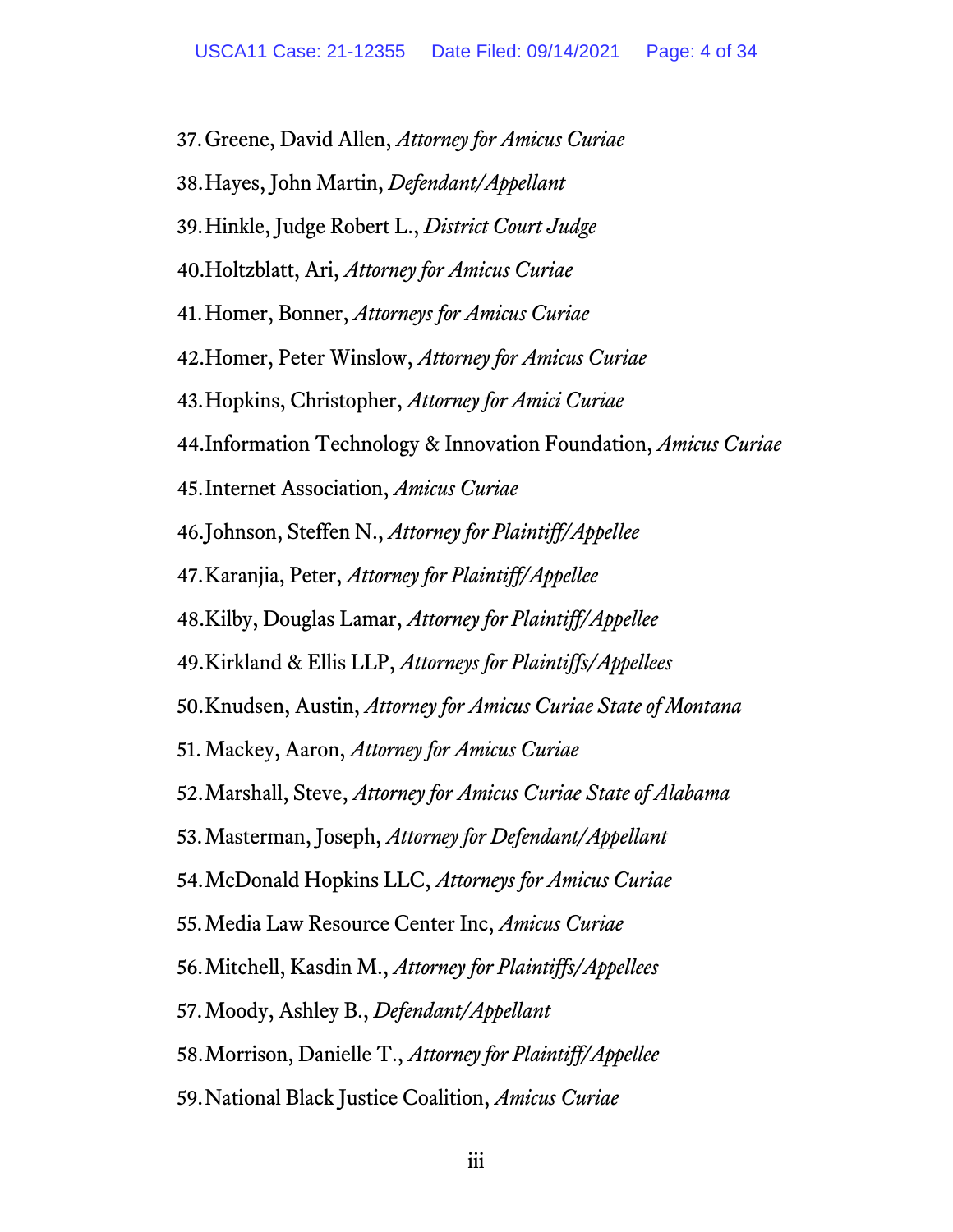60.NetChoice LLC, *Plaintiff*

- 61.Oprison, Christopher George, *Attorney for Plaintiff/Appellee*
- 62.Opsahl, Kurt, *Attorney for Amicus Curiae*
- 63.Pavlovic, Corinne, *Declarant*
- 64.Paxton, Warren Kenneth, *Attorney for Amicus Curiae State of Texas*
- 65.Pen American Center Inc., *Amicus Curiae*
- 66.Phillips, Joseph Trumon, *Attorney for Plaintiff/Appellee*
- 67.Poitier, Joni Alexis, *Defendant/Appellant*
- 68.Potts, Neil, *Declarant*
- 69.Progressive Policy Institute, *Amicus Curiae*
- 70.Protect Democracy Project, Inc., *Amicus Curiae*
- 71. Reporters Committee For Freedom of the Press, *Amicus Curiae*
- 72.Rumenap, Stacie D., *Declarant*
- 73.Rutledge, Leslie, *Attorney for Amicus Curiae State of Arkansas*
- 74.Schmitt, Eric, *Attorney for Amicus Curiae State of Missouri*
- 75.Schruers, Matthew, *Declarant*
- 76.Shullman, Deanna K, *Attorney for Amici Curiae*
- 77.Shullman, Fugate PLLC, *Attorneys for Amici Curiae*
- 78.Siekkinen, Nury Agudo, *Attorney for Amici Curiae*
- 79.Smith, Kymberlee Curry, *Defendant/Appellant*
- 80.Smitha, Bridget Kellogg, *Attorney for Plaintiff/Appellee*
- 81.Stearns Weaver Miller Alhadeff & Sitterson, P.A., *Attorneys for Plaintiff/Appellee*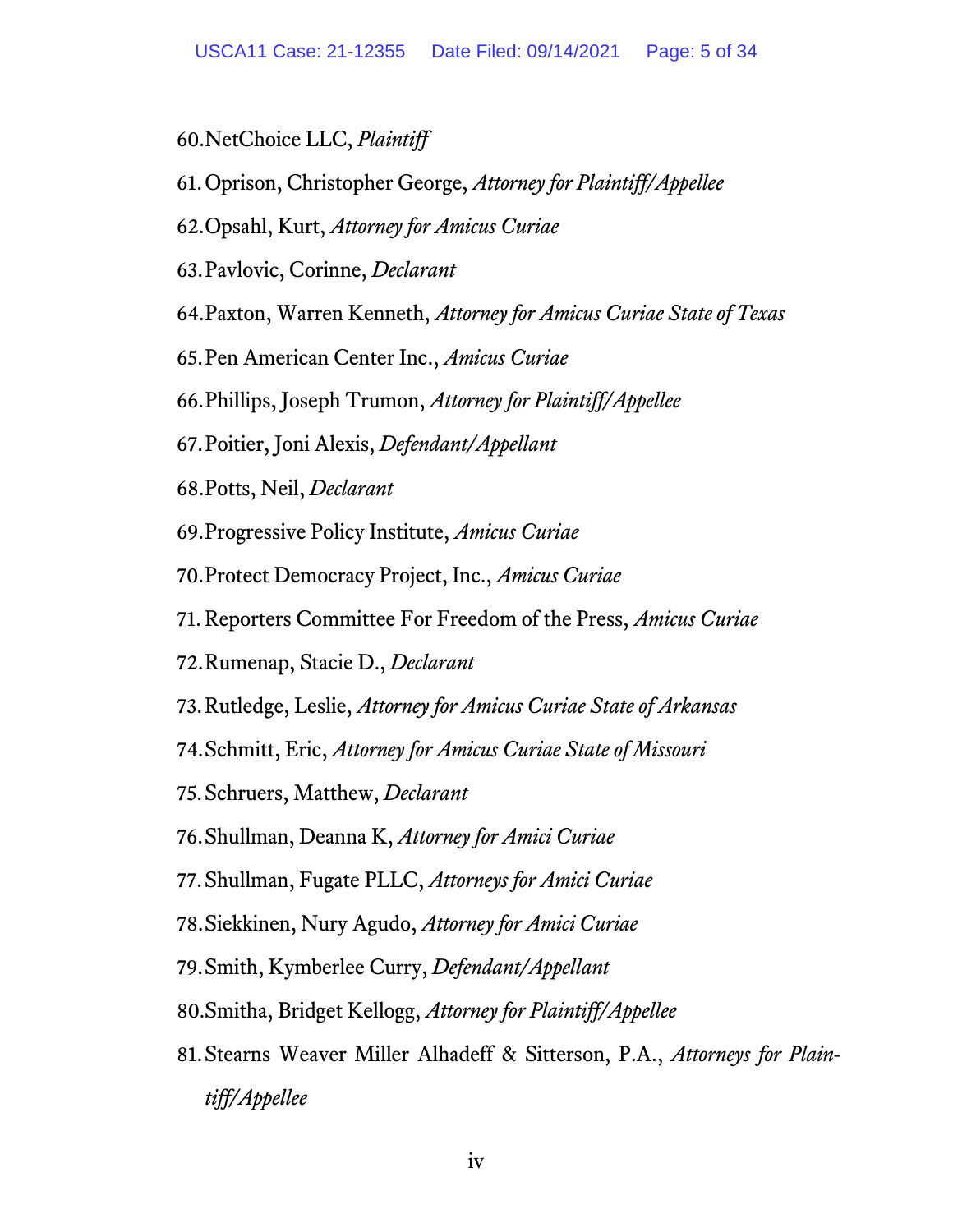82.Stone, Judd E. II, *Attorney for Amicus Curiae State of Texas* 83.Szabo, Carl, *Declarant* 84.Szoka, Berin Michael, *Attorney for Amicus Curiae* 85.Taylor, Treg, *Attorney for Amicus Curiae State of Alaska* 86.TechFreedom, *Amicus Curiae* 87.Technet, *Amicus Curiae* 88.Thompson, David H., *Attorney for Defendant/Appellant* 89.Tienken, John W., *Attorney for Defendant/Appellant* 90.Treadwell, Raymond Frederick, *Attorney for Defendant/Appellant* 91.Uthmeier, James William, *Attorney for Defendant/Appellant* 92.Veitch, Alexandra, *Declarant* 93.Walters Law Group, *Attorneys for Amicus Curiae* 94.Walters, Lawrence G, *Attorney for Amicus Curiae* 95.Washington Center for Technology Policy Inclusion, *Amicus Curiae* 96.Webster, Brent, *Attorney for Amicus Curiae State of Texas* 97.Whitaker, Henry C., *Attorney for Defendants/Appellants* 98.White, Lauren Gallo, *Attorney for Plaintiff/Appellee* 99.Willen, Brian M., *Attorney for Plaintiff/Appellee* 100. Wilmer Cutler Pickering Hale & Dorr LLP, *Attorneys for Amicus Curiae* 101. Wilson, Alan, *Attorney for Amicus Curiae South Carolina* 102. Winship, Blaine H., *Attorney for Defendants/Appellants* 103. Wolfson, Paul R., *Attorney for Amicus Curiae* 104. Xi, James, *Attorney for Plaintiffs/Appellees*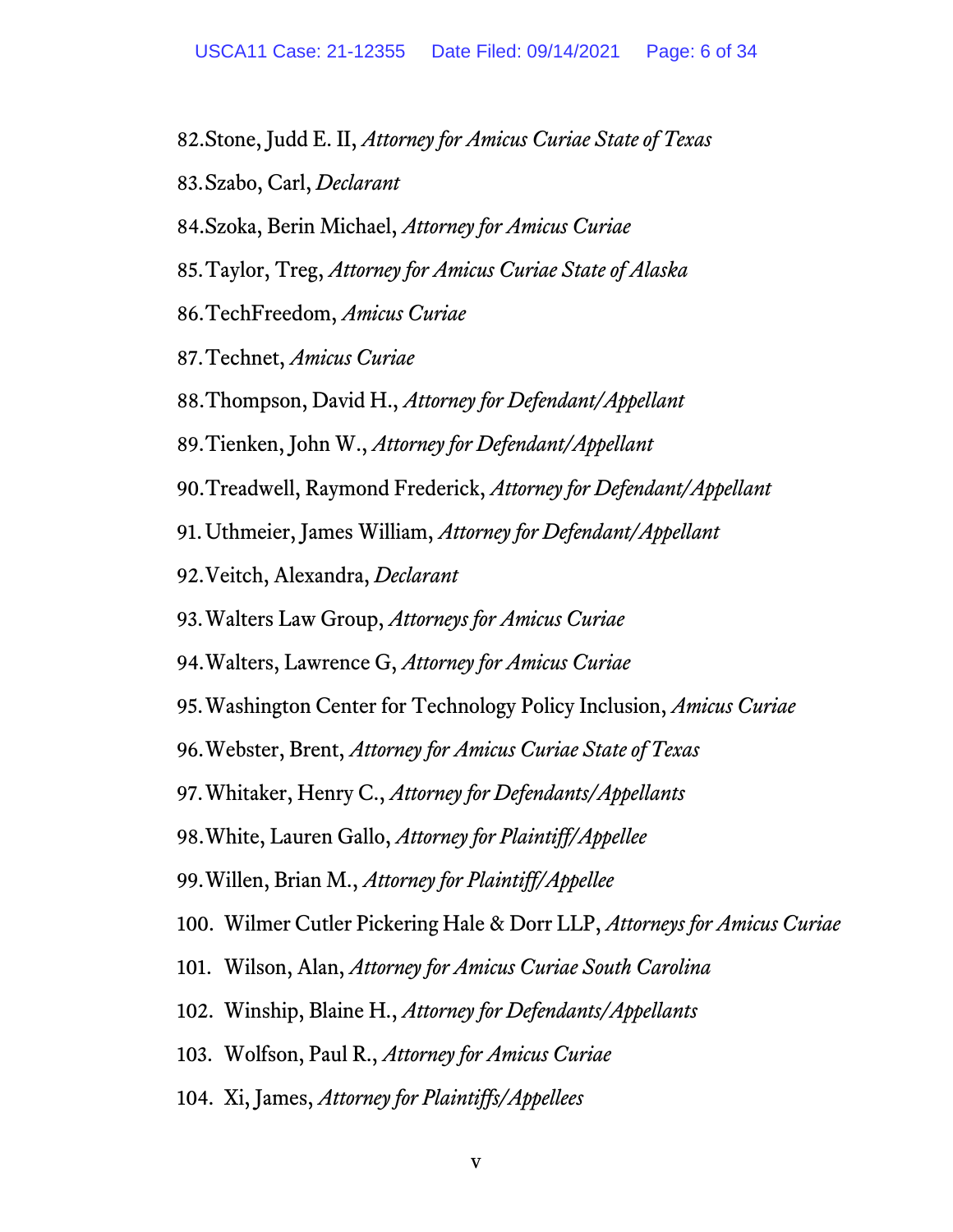105. Yang, Meng Jia, *Attorney for Plaintiff/Appellee*

106. ZwillGen, *Attorneys for Amici Curiae*

107. Undisclosed members of Appellees

Apart from undisclosed members of Appellees, no publicly traded company or corporate has an interest in the outcome of this case or appeal.

> /s/ William F. Cole William F. Cole *Counsel of Record for Amici Curiae*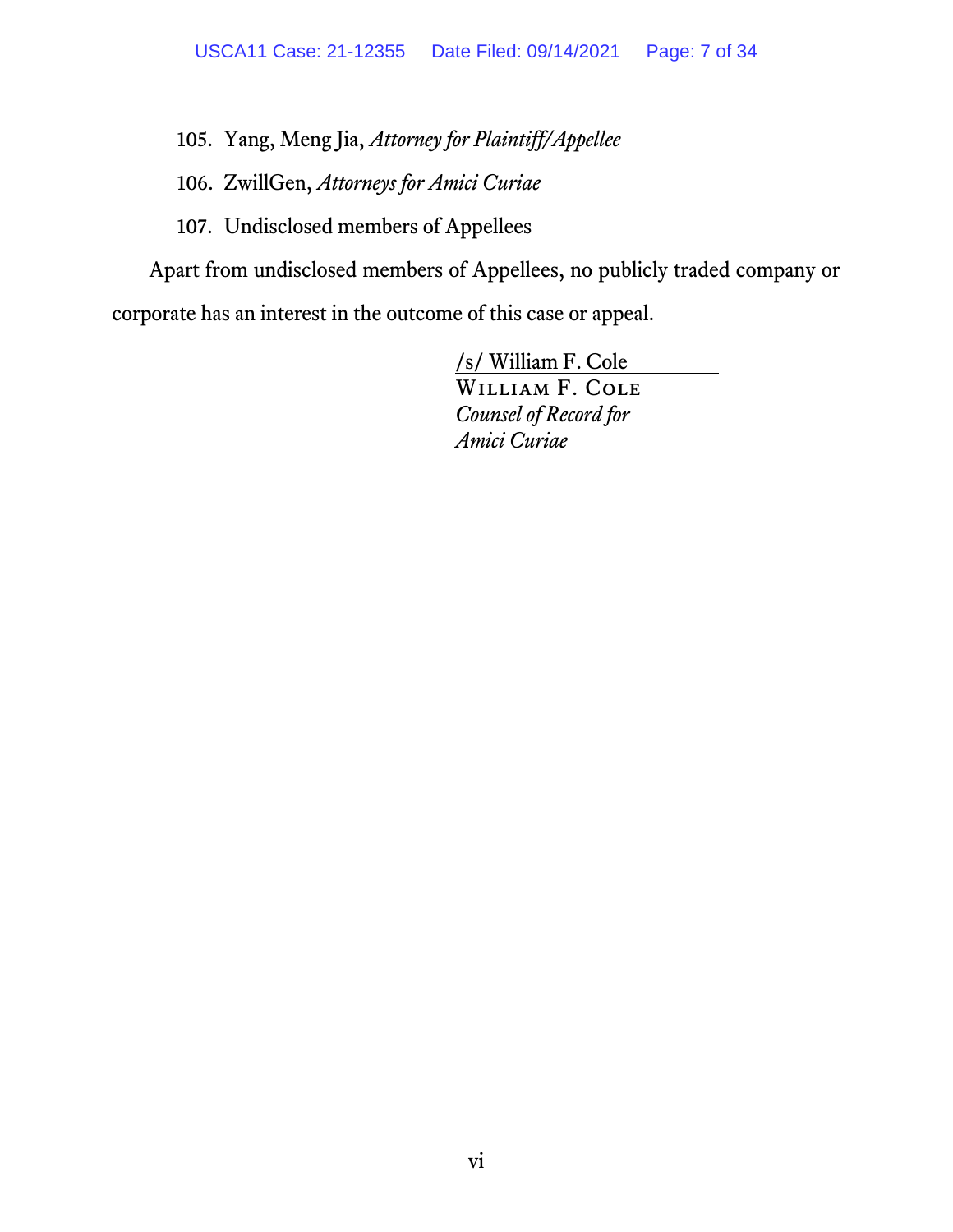## **Table of Contents**

|                                                                       | Page |
|-----------------------------------------------------------------------|------|
|                                                                       |      |
|                                                                       |      |
|                                                                       |      |
|                                                                       |      |
| S.B. 7072's Neutrality and Disclosure Provisions Do Not<br>I.         |      |
|                                                                       |      |
| Social Media Platforms' Content-Moderation Practices Are<br>$A_{1}$   |      |
|                                                                       |      |
| Social Media Platforms' Content-Moderation Practices Are<br><b>B.</b> |      |
|                                                                       |      |
| S.B. 7072's Neutrality and Disclosure Provisions Do Not Impose<br>П.  |      |
|                                                                       |      |
| III. States Have a Compelling Interest in Ensuring their Citizens     |      |
| Enjoy Access to the Free Flow of Information and Ideas.  18           |      |
|                                                                       |      |
|                                                                       | .22  |
|                                                                       | .22  |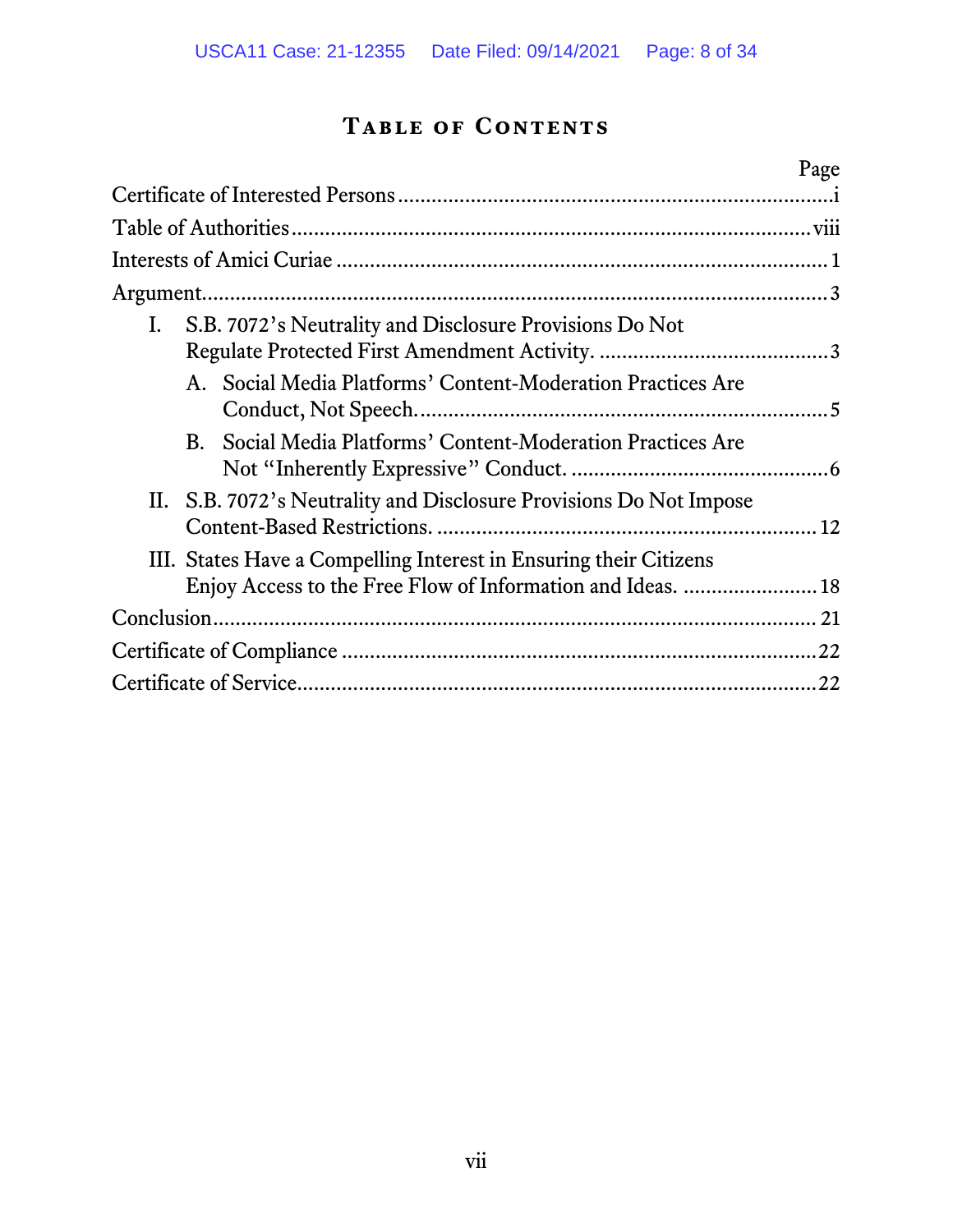## **Table of Authorities**

Page(s)

## <span id="page-8-0"></span>**Cases:**

| Citizens United v. F.E.C.,                                 |
|------------------------------------------------------------|
|                                                            |
| Coral Springs Street Sys., Inc. v. City of Sunrise,        |
|                                                            |
| Exxon Mobile Corp. v. Allapattah Servs., Inc.,             |
|                                                            |
| Fly Fish, Inc. v. City of Cocoa Beach,                     |
|                                                            |
| Force v. Facebook, Inc.,                                   |
|                                                            |
| Fort Lauderdale Food Not Bombs v. City of Fort Lauderdale, |
|                                                            |
| Garcia v. United States,                                   |
|                                                            |
| Gonzalez v. Google LLC,                                    |
|                                                            |
| Heffron v. Int'l Soc'y for Krishna Consciousness, Inc.,    |
|                                                            |
| Hurley v. Irish-Am. Gay, Lesbian & Bisexual Grp. of Bos.,  |
|                                                            |
| Members of City Council of L.A. v. Taxpayers for Vincent,  |
|                                                            |
| Miami Herald Publ'g Co. v. Tornillo,                       |
|                                                            |
| Nat. Socialist Party of Am. v. Skokie,                     |
|                                                            |
| Pac. Gas & Elec. Co. v. Pub. Utils. Comm'n of Cal.,        |
|                                                            |
| Packingham v. North Carolina,                              |
|                                                            |
| Police Dep't of Chi. v. Mosley,                            |
|                                                            |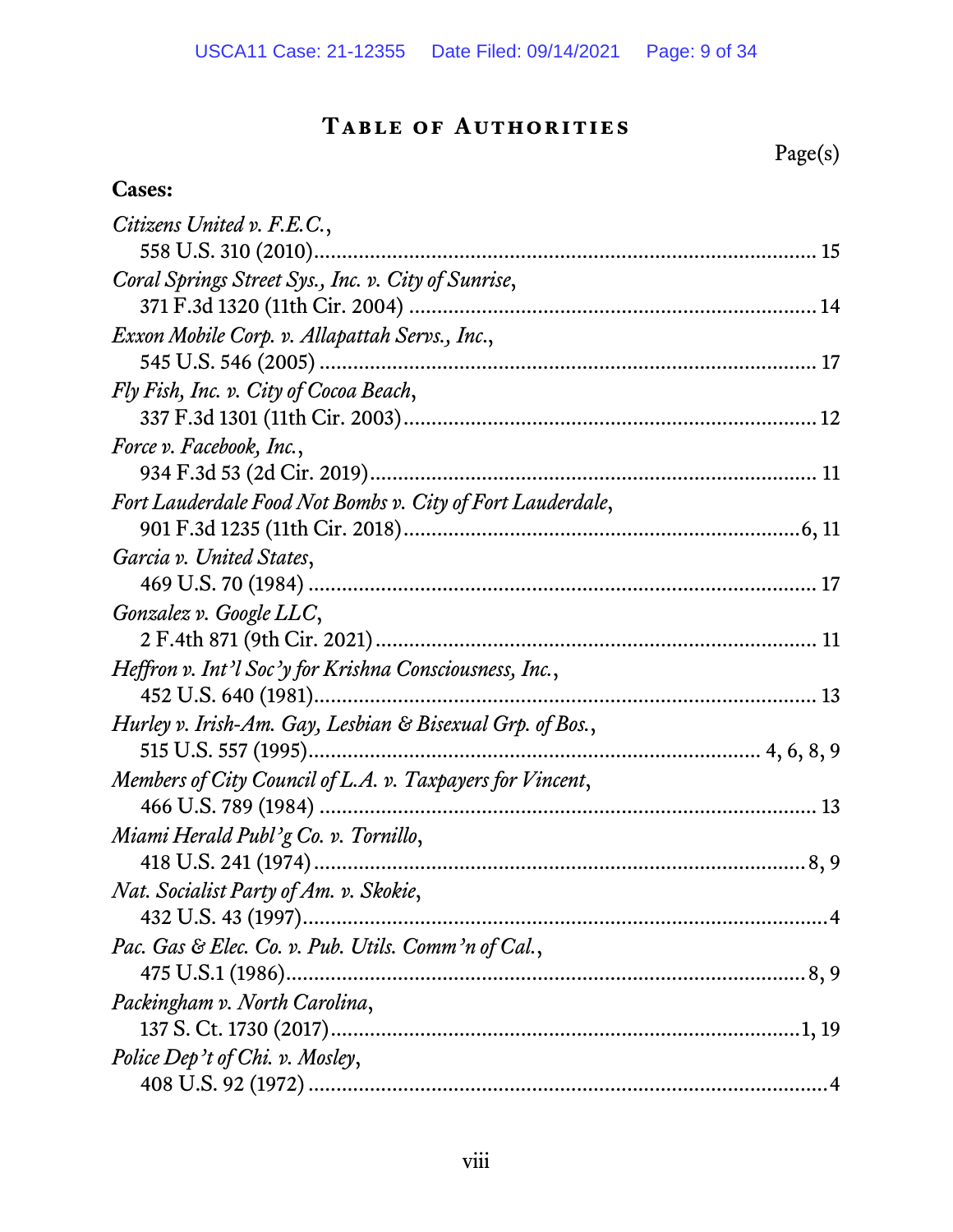| Reed v. Town of Gilbert,                                               |
|------------------------------------------------------------------------|
|                                                                        |
| Rumsfeld v. Forum of Acad. & Institutional Rights, Inc.,               |
|                                                                        |
| Sorrell v. IMS Health Inc.,                                            |
|                                                                        |
| Spence v. Washington,                                                  |
|                                                                        |
| Stromberg v. California,                                               |
|                                                                        |
| Texas v. Johnson,                                                      |
|                                                                        |
| Tinker v. Des Moines Indep. Cmty. Sch. Dist.,                          |
|                                                                        |
| Turner Broad. Sys., Inc. v. F.C.C.,                                    |
|                                                                        |
| United States v. Midwest Video Corp.,                                  |
|                                                                        |
| United States v. O'Brien.,                                             |
|                                                                        |
| Ward v. Rock Against Racism,                                           |
|                                                                        |
| West Va. Bd. of Educ. v. Barnette,                                     |
|                                                                        |
| <b>Constitutional Provisions, Statutes, and Legislative Materials:</b> |
|                                                                        |
| Fla. Stat.:                                                            |
|                                                                        |
|                                                                        |
|                                                                        |
|                                                                        |
|                                                                        |
|                                                                        |
|                                                                        |
|                                                                        |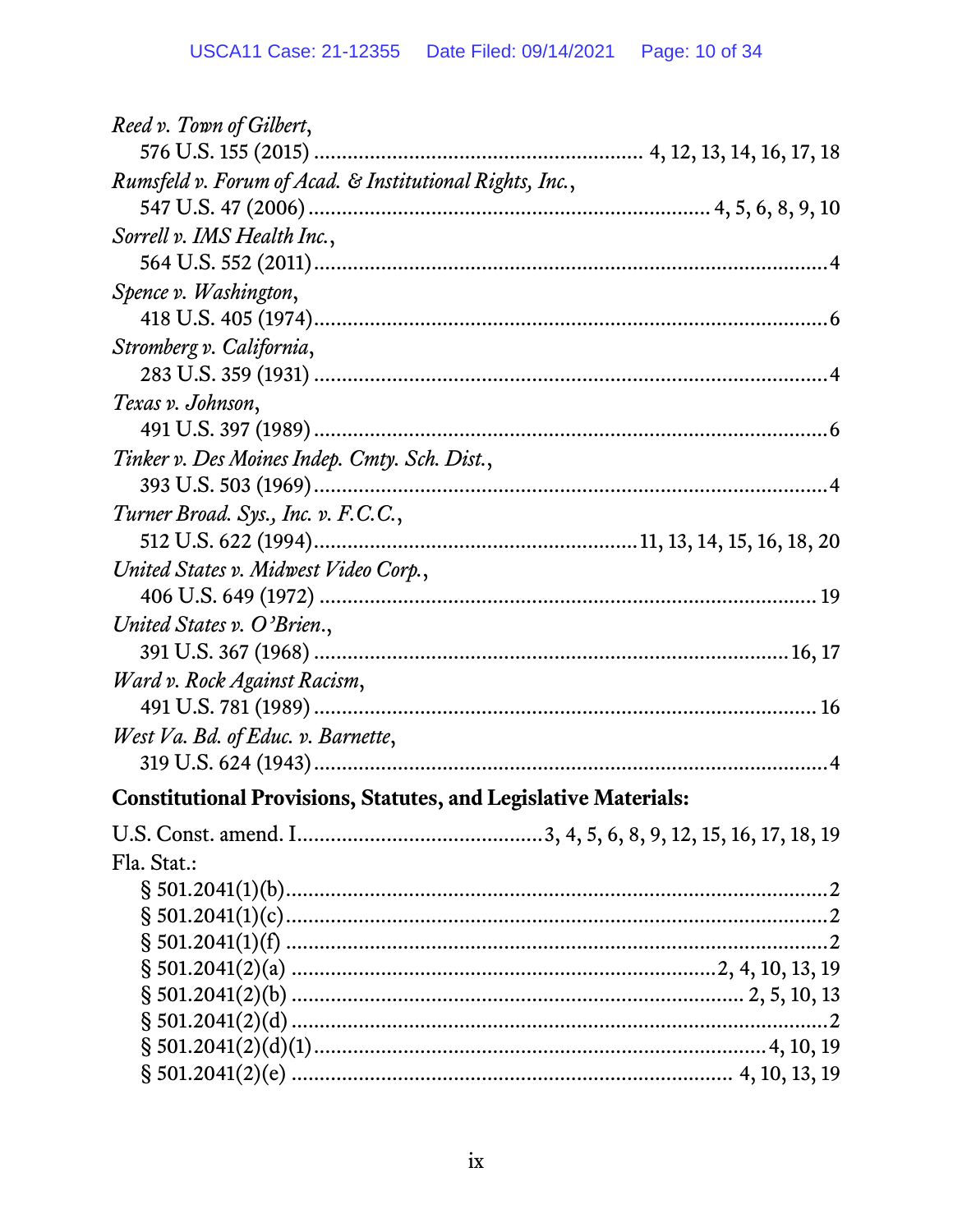| Tex. Bus. & Com. Code: |  |
|------------------------|--|
|                        |  |
|                        |  |
|                        |  |
|                        |  |
|                        |  |

## **Other Authorities:**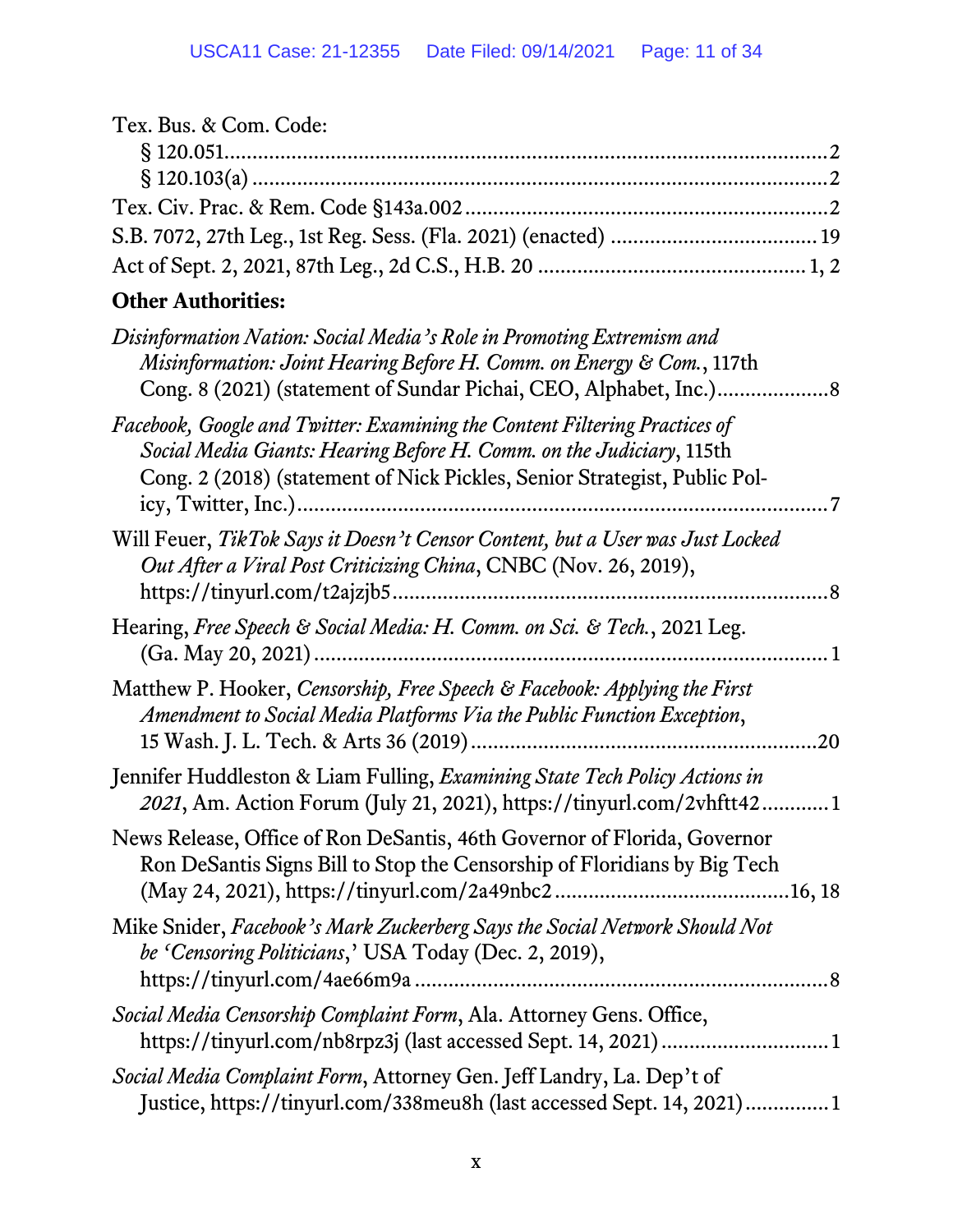- Brian Stelter, *Twitter's Jack Dorsey: 'We are not' discriminating against any political viewpoint*, CNN (Aug. 20, 2018), https://tinyurl.com/fe8jw9e8 ..........[.7](#page-18-1)
- *Stifling Free Speech: Technological Censorship and the Public Discourse: Hearing Before Subcomm. on the Const. of the S. Comm. on the Judiciary*, 116th Cong. 1 (2019) (responses to questions for the record for Carlos Monje, Jr., Director of Public Policy & Philanthropy, U.S. & Canada, Twitter, Inc.)..............[.7](#page-18-2)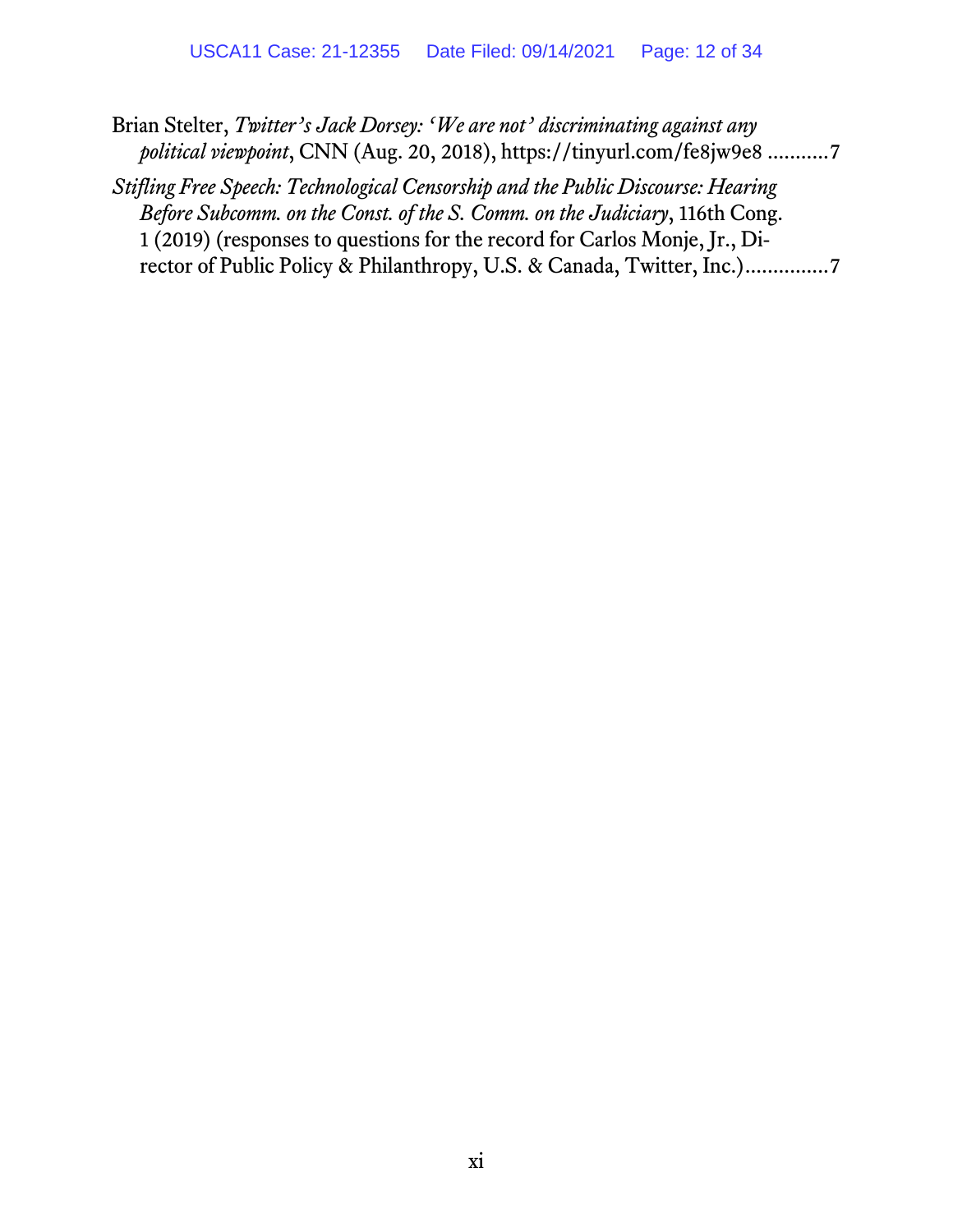#### <span id="page-12-1"></span>**Interests of Amici Curiae**

<span id="page-12-0"></span>The States have a strong interest in ensuring that their citizens enjoy access to the free flow of information and ideas in "the modern public square" that is the social media marketplace. *Packingham v. North Carolina*, 137 S. Ct. 1730, 1737 (2017). But the social-media ecosystem, run by an increasingly small number of large companies who function as the gatekeepers of online content, threatens the States' ability to meet this salutary goal. That marketplace is susceptible to well-documented arbitrariness, censorship, and other forms of editorial abuse at the hands of these gatekeepers, many of which are members of Plaintiffs' trade associations. *See, e.g.*, App.891-1693 (collecting examples).

<span id="page-12-6"></span><span id="page-12-5"></span><span id="page-12-3"></span>To remedy this situation, many States are examining this problem and have been considering legislation that aims to restore order and fairness to the social-media market. *See, e .g.*, Hearing, *Free Speech & Social Media: H. Comm. on Sci. & Tech.*, 2021 Leg. (Ga. May 20, 2021); *Social Media Censorship Complaint Form*, Ala. Attorney Gens. Office, https://tinyurl.com/nb8rpz3j (last accessed Sept. 14, 2021); *Social Media Complaint Form*, Attorney Gen. Jeff Landry, La. Dep't of Justice, https://tinyurl.com/338meu8h (last accessed Sept. 14, 2021). By one count, "[a]t least 30 state legislatures have introduced some form of a content-moderation bill in this [past] legislative session." Jennifer Huddleston & Liam Fulling, *Examining State Tech Policy Actions in 2021*, Am. Action Forum (July 21, 2021), https://tinyurl.com/2vhftt42.

<span id="page-12-4"></span><span id="page-12-2"></span>Some States have already enacted such legislation. Texas, for example, recently passed, and Governor Abbott signed into law, H.B. 20. *See* Act of Sept. 2, 2021, 87th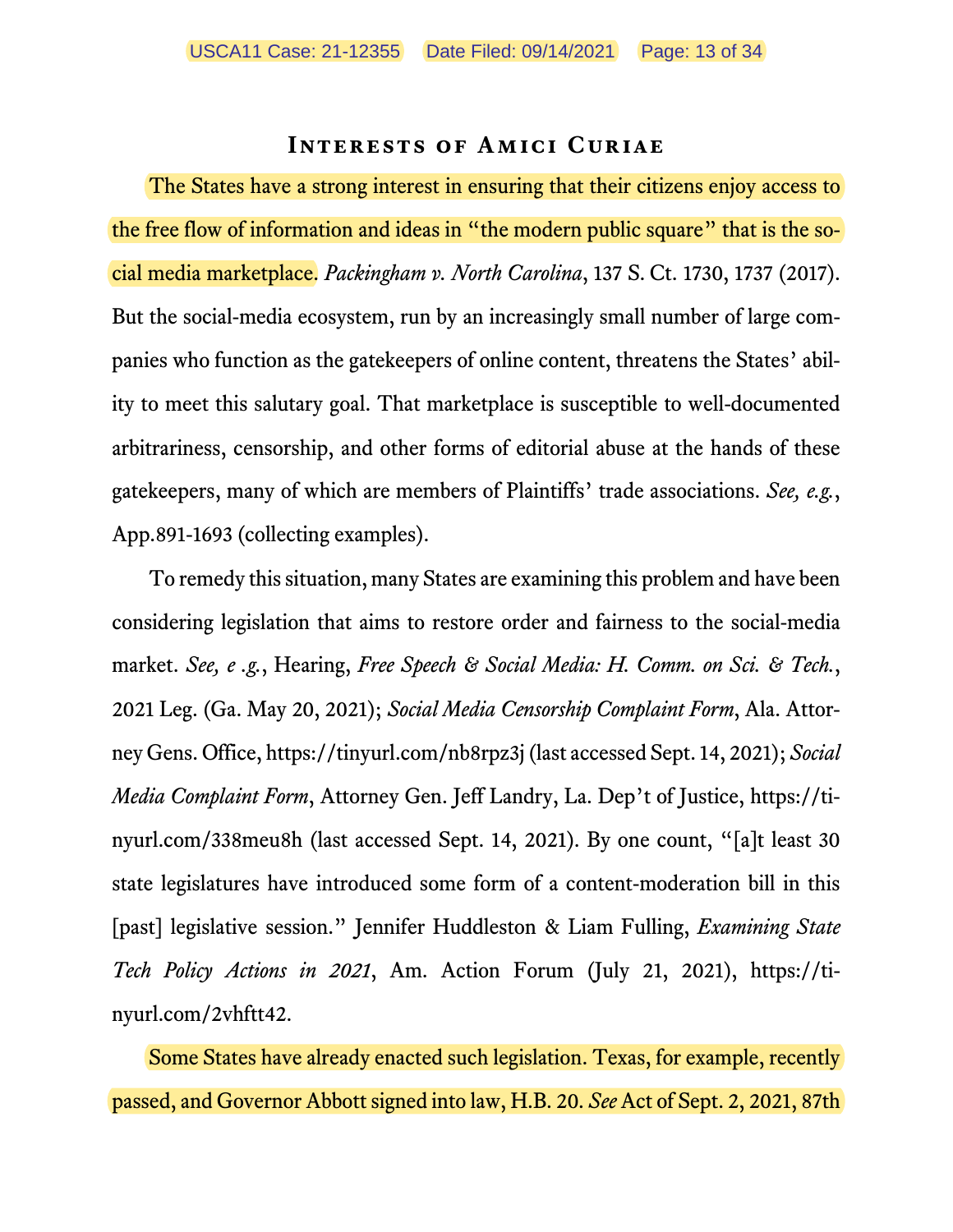<span id="page-13-8"></span><span id="page-13-7"></span>Leg., 2d C.S., H.B. 20 (to be codified at Tex. Civ. Prac. & Rem. Code §143a.002). That law forbids social media platforms to "censor a user, a user's expression, or a user's ability to receive the expression of another person based on" viewpoint or geographic location. Tex. Civ. Prac. & Rem. Code § 143a.002 (to be codified per H.B. 20, supra, § 7). It also requires social media platforms to provide written notice to users if their content is removed, explain the reason for that removal, and publicly disclose their content moderation practices. Tex. Bus. & Com. Code §§ 120.051, 120.103(a) (to be codified per H.B. 20, supra, § 2).

<span id="page-13-6"></span><span id="page-13-4"></span>Texas is not alone. Florida's S.B. 7072—the law at issue in this appeal—contains similar provisions to Texas's H.B. 20. A neutrality provision requires social media platforms to "apply censorship, deplatforming, and shadow banning standards in a consistent manner among its users on the platform." Fla. Stat.  $\S$  50[1](#page-13-9).2041(2)(b).<sup>1</sup> And disclosure provisions require social media platforms to "publish the standards . . . used for determining how to censor, deplatform, and shadow ban," *id.* § 501.2041(2)(a), and to notify users when they are censored, deplatformed, or shadow banned, *id.* § 501.2041(2)(d).

<span id="page-13-9"></span><span id="page-13-5"></span><span id="page-13-3"></span><span id="page-13-2"></span><span id="page-13-1"></span><span id="page-13-0"></span><sup>&</sup>lt;sup>1</sup> "Censor" is defined as "any action taken by a social media platform to delete, regulate, restrict, edit, alter, inhibit the publication or republication of, suspend a right to post, remove, or post an addendum to any content or material posted by a user." Fla. Stat. § 501.2041(1)(b). "Deplatform" is defined as "the action or practice by a social media platform to permanently delete or ban a user or to temporarily delete or ban a user from the social media platform for more than 14 days." *Id.*  $\S$  501.2041(1)(c). And a "shadow ban" is "action by a social media platform ... to limit or eliminate the exposure of a user or content or material posted by a user to other users of the social media platform." *Id.* § 501.2041(1)(f).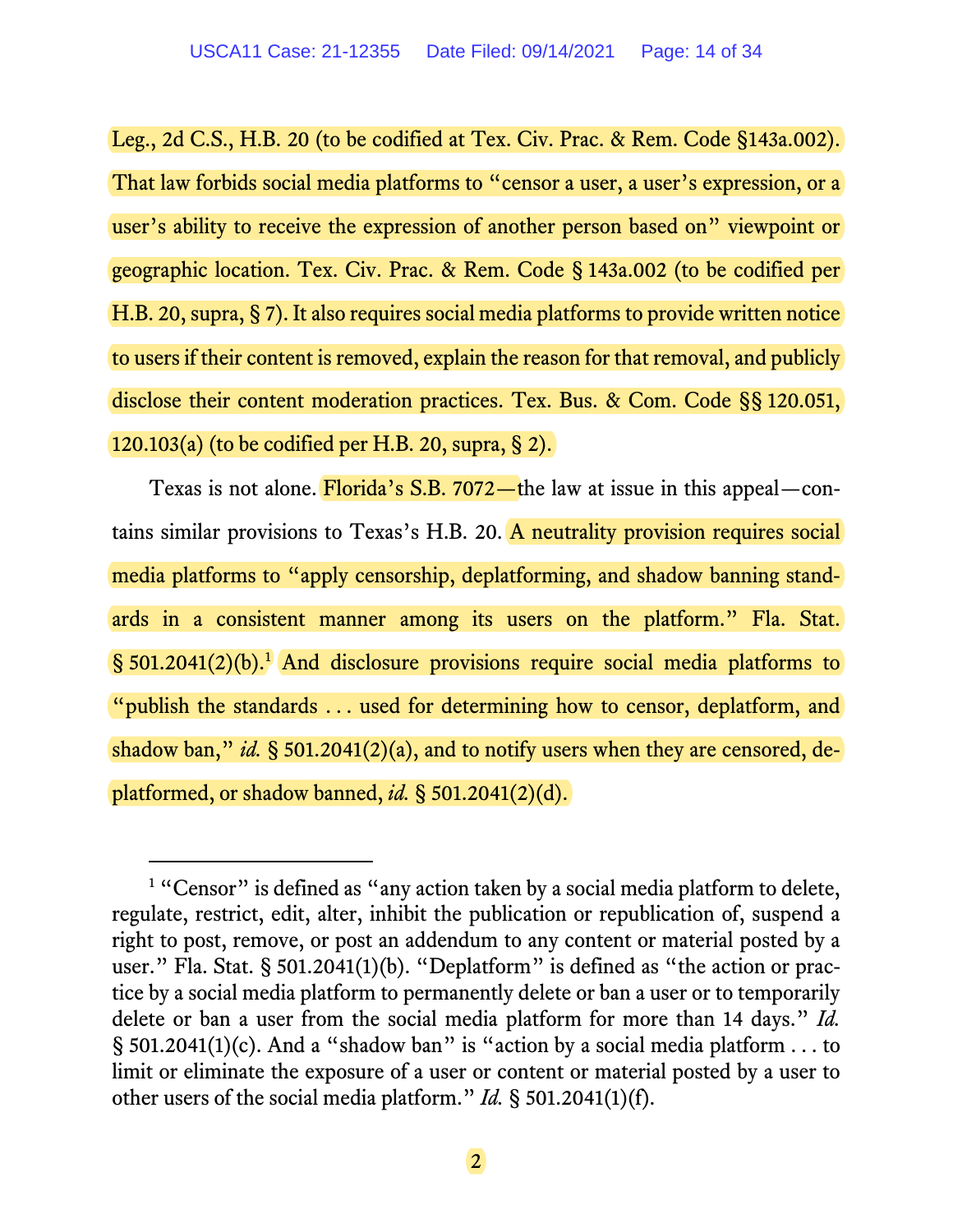<span id="page-14-2"></span>These provisions of S.B. 7072—along with many of that bill's other provisions—were preliminarily enjoined by the district court in this case, in part on the ground that S.B. 7072 implements content-based restrictions on speech that violate the First Amendment. But the district court's First Amendment analysis is riddled with errors. It veered off course from the outset by concluding that S.B. 7072 regulates speech, when that law instead regulates conduct that is unprotected by the First Amendment: social media platforms' arbitrary application of their content moderation policies. The district court also mistook S.B. 7072 for a content-based law and subjected it to strict scrutiny when the law is in fact content-neutral and therefore subject to more deferential constitutional review. Finally, in assessing the governmental interest in S.B. 7072, the court completely ignored the States' long-established compelling interest in ensuring that its citizens have access to the free flow of information and ideas.

If the district court's faulty analysis is not corrected by this Court, the errant legal theories it endorsed could be adopted by other courts around the country and imperil similar laws such as Texas's H.B. 20 and those that may soon be enacted into law throughout the country. The States thus have a keen interest in this case, and they submit this brief to aid the Court in resolving these novel constitutional issues.

#### **Argument**

## <span id="page-14-1"></span><span id="page-14-0"></span>**I. S.B. 7072's Neutrality and Disclosure Provisions Do Not Regulate Protected First Amendment Activity.**

The First Amendment's Free Speech Clause forbids the government to "restrict expression because of its message, its ideas, its subject matter, or its content."

3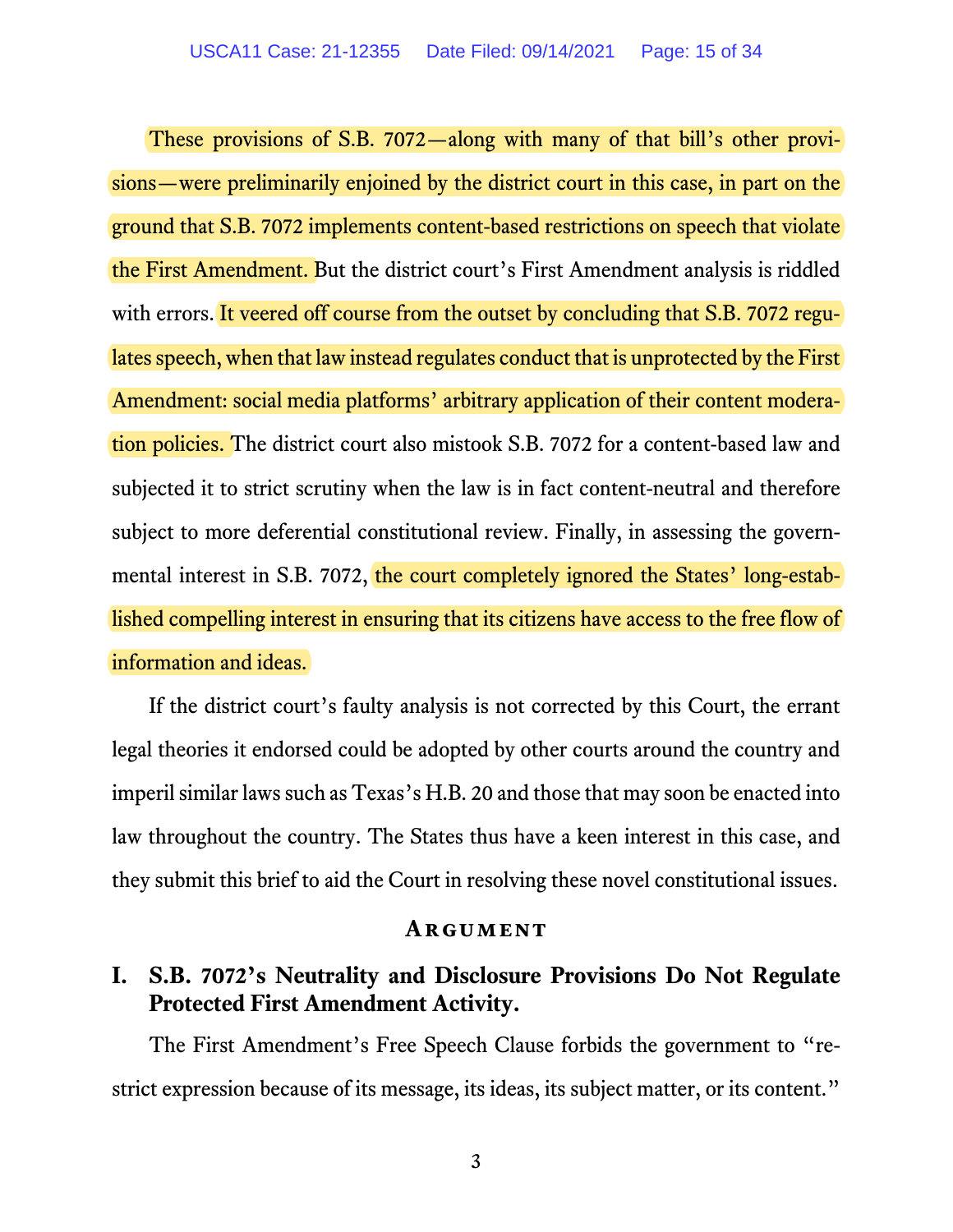<span id="page-15-8"></span><span id="page-15-4"></span><span id="page-15-3"></span><span id="page-15-2"></span>*Reed v. Town of Gilbert*, 576 U.S. 155, 163 (2015) (quoting *Police Dep't of Chi. v. Mosley*, 408 U.S. 92, 95 (1972)). This prohibition extends not only to laws "telling people what they must say," but also to certain "conduct that is inherently expressive." *Rumsfeld v. Forum of Acad. & Institutional Rights, Inc.*, 547 U.S. 47, 61, 66 (2006) (*"FAIR*"). The Supreme Court has recognized such conduct as including saluting a flag (and refusing to do so), *West Va. Bd. of Educ. v. Barnette*, 319 U.S. 624, 632 (1943), wearing an armband to protest a war, *Tinker v. Des Moines Indep. Cmty. Sch. Dist.*, 393 U.S. 503, 505-06 (1969), displaying a red flag, *Stromberg v. California*, 283 U.S. 359, 369 (1931), and even "[m]arching, walking, or parading" in uniforms displaying the swastika, *Nat. Socialist Party of Am. v. Skokie*, 432 U.S. 43, 43 (1997). *See Hurley v. Irish-Am. Gay, Lesbian & Bisexual Grp. of Bos.*, 515 U.S. 557, 569 (1995).

<span id="page-15-10"></span><span id="page-15-9"></span><span id="page-15-7"></span><span id="page-15-6"></span><span id="page-15-5"></span><span id="page-15-1"></span><span id="page-15-0"></span>Aside from these core First Amendment activities, however, the Free Speech Clause allows States to legislate with a freer hand. As relevant here, "the First Amendment does not prevent restrictions directed at commerce or conduct from imposing incidental burdens on speech." *Sorrell v. IMS Health Inc.*, 564 U.S. 552, 567 (2011). And in this case, S.B. 7072's neutrality and disclosure provisions, *see* Fla. Stat. § 501.2041(2)(a), (2)(d)(1), (2)(e), do not run afoul of the First Amendment. These statutory requirements regulate conduct—the disjointed and arbitrary manner in which Plaintiffs' members apply content-moderation standards. At most, these provisions impose an incidental burden on speech. And for that reason, the district court erred in applying the First Amendment to Florida's S.B.7072.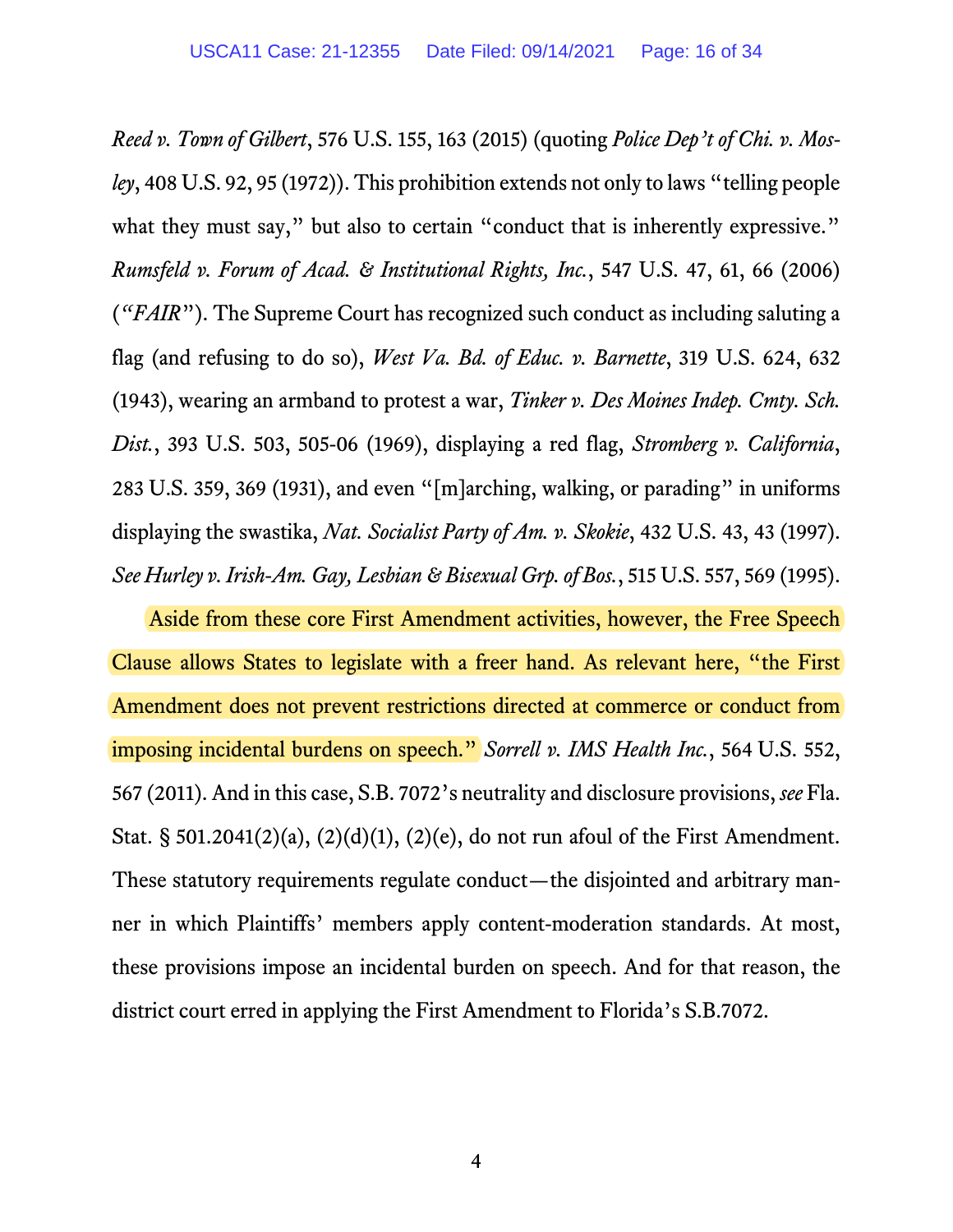## <span id="page-16-1"></span><span id="page-16-0"></span>**A. Social Media Platforms' Content-Moderation Practices Are Conduct, Not Speech.**

Nothing in S.B. 7072's neutrality and disclosure provisions regulates the speech of Plaintiffs or the members of their trade associations—they "neither limit[] what [Plaintiffs or their members] may say nor require[] them to say anything." *FAIR*, 547 U.S. at 60. Instead, at most these provisions regulate the *conduct* of Plaintiffs and their members: their arbitrary and blunderbuss content-moderation policies. *See, e.g.*, Fla. Stat. § 501.2041(2)(b) ("[a] social media platform must apply censorship, deplatforming, and shadow banning standards in a consistent manner among its users on the platform").

<span id="page-16-3"></span><span id="page-16-2"></span>The Supreme Court's decision in *FAIR* is instructive. There the Court considered whether a congressional statute requiring institutions of higher education to allow military recruiters on their campuses comported with the First Amendment. *FAIR*, 547 U.S. at 51. In holding that it did, the Court reasoned that the statute "regulates conduct, not speech." *Id.* at 60. That was because the statute "affects what law schools must *do*—afford equal access to military recruiters—not what they may or may not *say*." *Id.* The same is true here. Like the law-school plaintiffs at issue in *FAIR*, here Plaintiffs' members "remain free . . . to express whatever views they may have." *Id.* S.B. 7072's neutrality and disclosure provisions, therefore, only affect what Plaintiffs' members "*do*" in the context of content moderation, "not what they may or may not *say*." *Id.*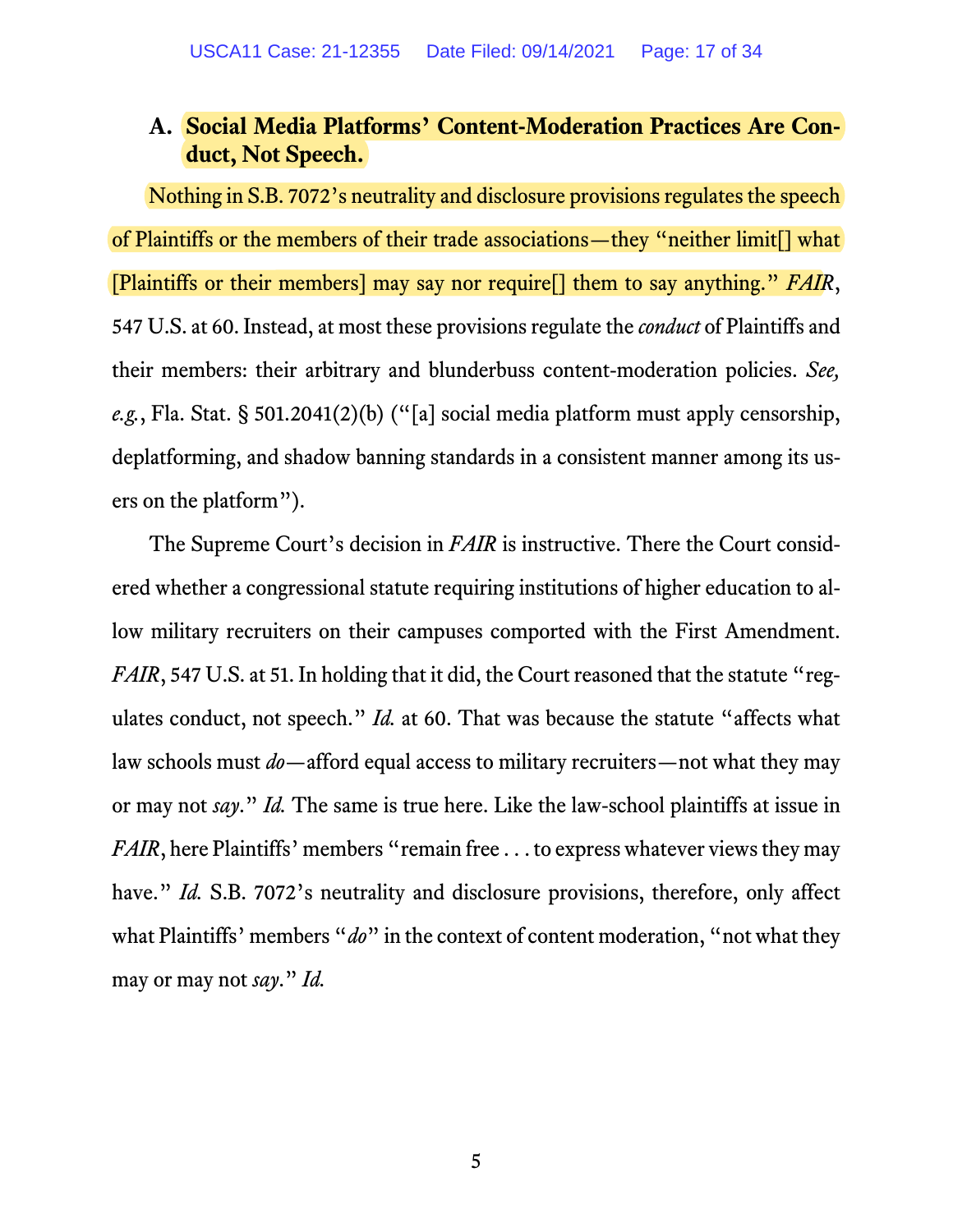## <span id="page-17-6"></span><span id="page-17-3"></span><span id="page-17-0"></span>**B. Social Media Platforms' Content-Moderation Practices Are Not "Inherently Expressive" Conduct.**

<span id="page-17-5"></span>Even if a particular law does not regulate speech as such, certain "inherently expressive" conduct may nonetheless qualify for First Amendment protection. *Id.* at 66-67 (citing *Texas v. Johnson*, 491 U.S. 397, 406 (1989)). To determine whether such conduct is "sufficiently expressive" to merit First Amendment protection, this Court considers: "(1) whether '[a]n intent to convey a particularized message was present;' and (2) whether 'in the surrounding circumstances the likelihood was great that the message would be understood by those who viewed it.'" *Fort Lauderdale Food Not Bombs v. City of Fort Lauderdale*, 901 F.3d 1235, 1240 (11th Cir. 2018) (quoting *Spence v. Washington*, 418 U.S. 405, 410-11 (1974)). Plaintiffs' members' content moderation practices do not satisfy either element.

<span id="page-17-4"></span><span id="page-17-2"></span><span id="page-17-1"></span>**1.** Plaintiffs' attempt to cloak their preference for arbitrary censorship, deplatforming, and shadow banning in the First Amendment falters from the first step: neither Plaintiffs nor the district court has ever identified a "particularized message" that Plaintiffs or its members wish to present. *Id.* While "a narrow, succinctly articulable message is not a condition of constitutional protection," *Hurley*, 515 U.S. at 569, there must be *some* message that the speaker "inten[ds] to convey," *cf. Fort Lauderdale Food*, 901 F.3d at 1240 (identifying one message intended to be conveyed as "society can end hunger and poverty if we redirect our collective resources from the military and war")." No such message has been identified here.

Far from identifying a message that they wish to convey through arbitrary application of their content-moderation policies, Plaintiffs' members have repeatedly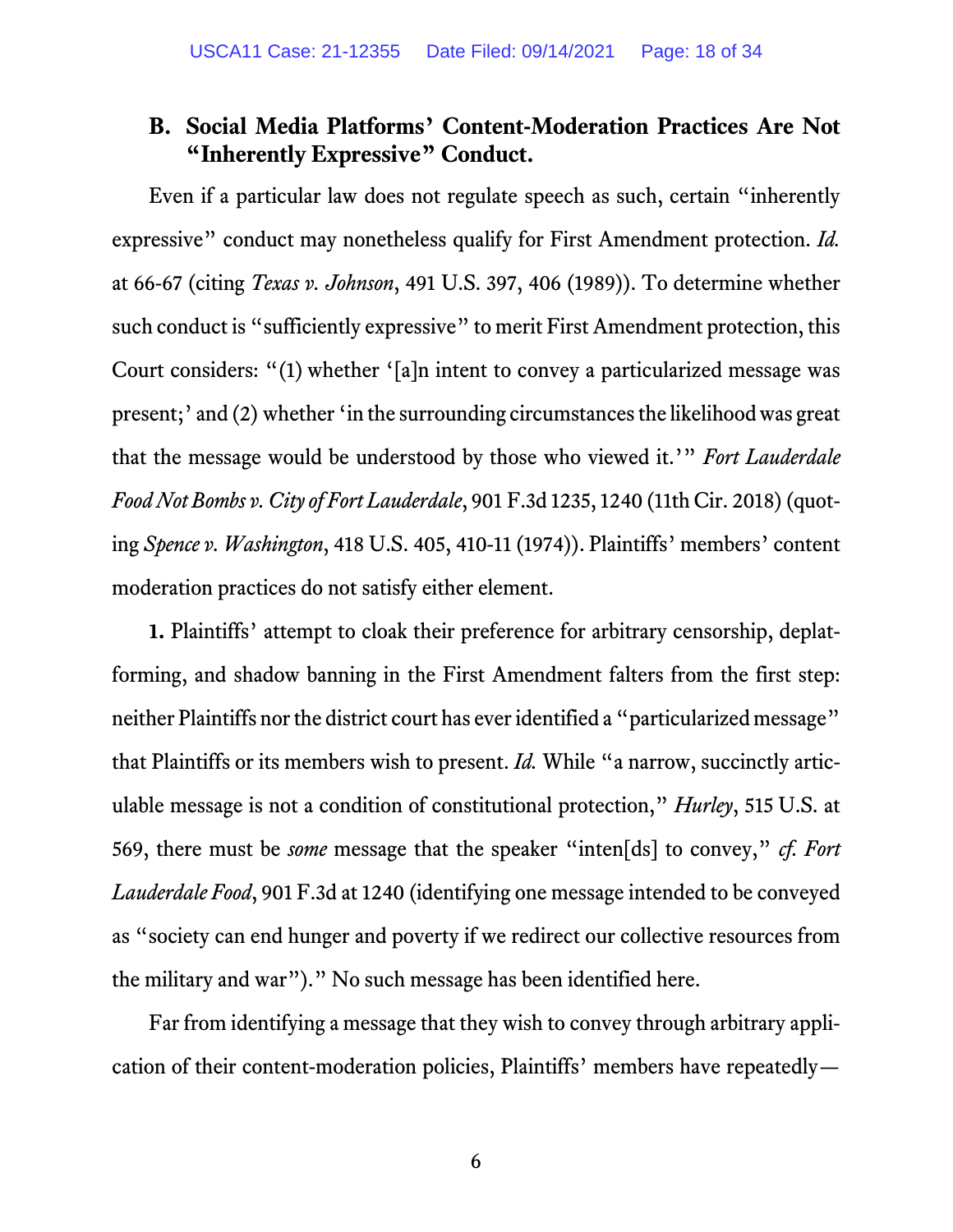<span id="page-18-1"></span><span id="page-18-0"></span>and very publicly—abjured the notion that they are expressing any message, articulating a viewpoint, or conveying a political ideology while engaged in content moderation. Consider the example of Twitter. Its CEO, Jack Dorsey, has explained: "Are we doing something according to political ideology or viewpoints? We are not. Period . . . . We do not look at content with regards to political viewpoint or ideology. We look at behavior." Brian Stelter, *Twitter's Jack Dorsey: 'We are not' discriminating against any political viewpoint*, CNN (Aug. 20, 2018), https://tinyurl.com/fe8jw9e8 (insisting that policies "look at content" not speech). The company has assured a committee of the U.S. House of Representatives that its rules "are not based on ideology or a particular set of beliefs" but instead "based on behavioral contexts." *Facebook, Google and Twitter: Examining the Content Filtering Practices of Social Media Giants: Hearing Before H. Comm. on the Judiciary*, 115th Cong. 2 (2018) (statement of Nick Pickles, Senior Strategist, Public Policy, Twitter, Inc.). And it has likewise informed a subcommittee of the United States Senate that "Twitter does not use political viewpoints, perspectives, or party affiliation to make any decisions, whether related to automatically ranking content on our service or how we develop or enforce our rules." *Stifling Free Speech: Technological Censorship and the Public Discourse: Hearing Before Subcomm. on the Const. of the S. Comm. on the Judiciary*, 116th Cong. 1 (2019) (responses to questions for the record for Carlos Monje, Jr., Director of Public Policy & Philanthropy, U.S. & Canada, Twitter, Inc.).

<span id="page-18-2"></span>Twitter is not alone. Facebook CEO Mark Zuckerberg has stated that Facebook would not "take down political advertisements on the social network even if the ads contain false information" and that to do so would be "an infringement on free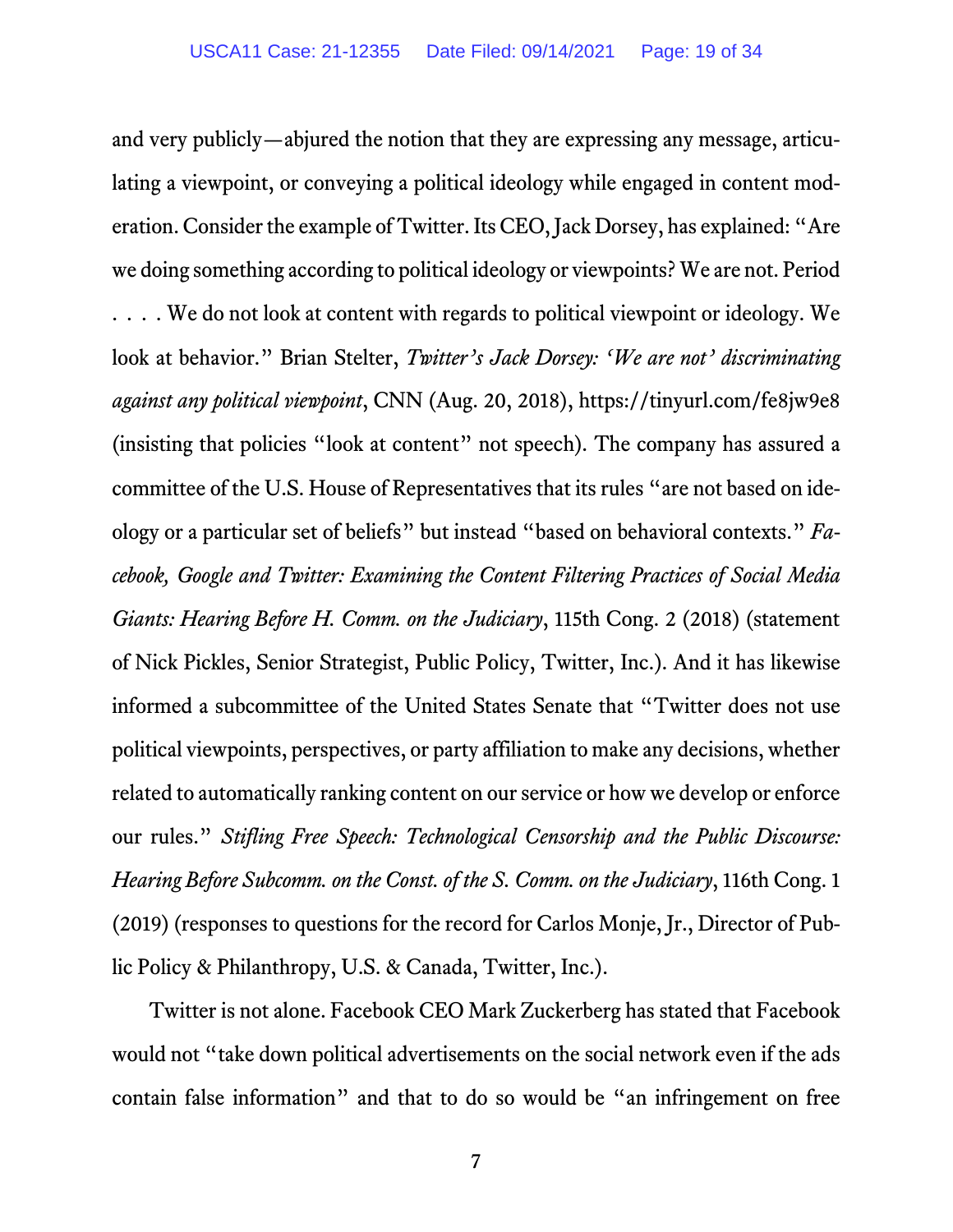<span id="page-19-7"></span><span id="page-19-5"></span>speech." Mike Snider, *Facebook's Mark Zuckerberg Says the Social Network Should Not be 'Censoring Politicians*,' USA Today (Dec. 2, 2019), https://tinyurl.com/4ae66m9a. Similarly, Alphabet CEO Sundar Pichai testified before Congress that Alphabet's companies, like Google and YouTube, "strive to have clear and transparent policies and enforce them without regard to political party or point of view." *Disinformation Nation: Social Media's Role in Promoting Extremism and Misinformation: Joint Hearing Before H. Comm. on Energy & Com.*, 117th Cong. 8 (2021) (statement of Sundar Pichai, CEO, Alphabet, Inc.). And representatives from Tik-Tok have emphatically stated that the company "does not moderate content due to political sensitivities." Will Feuer, *TikTok Says it Doesn't Censor Content, but a User was Just Locked Out After a Viral Post Criticizing China*, CNBC (Nov. 26, 2019), https://tinyurl.com/t2ajzjb5.

<span id="page-19-6"></span>Despite a dearth of evidence supporting the notion that Plaintiffs or their members intend to convey a message, the district court resisted this conclusion by characterizing their arbitrary content-moderation policies as the "exercise [of] editorial judgment" in "ideologically sensitive cases," and by citing three purportedly analogous cases that limit the government's ability to force one speaker to host or accommodate another speaker's message. App.1716 (citing *Miami Herald Publ'g Co. v. Tornillo*, 418 U.S. 241 (1974), *Hurley*, 515 U.S. at 557, and *Pac. Gas & Elec. Co. v. Pub. Utils. Comm'n of Cal.*, 475 U.S.1 (1986)).

<span id="page-19-4"></span><span id="page-19-3"></span><span id="page-19-2"></span><span id="page-19-1"></span><span id="page-19-0"></span>The key flaw in the district court's analysis is that the First Amendment violation in those three cases "resulted from the fact that the complaining speaker's *own message* was affected by the speech it was forced to accommodate." *FAIR*, 547 U.S.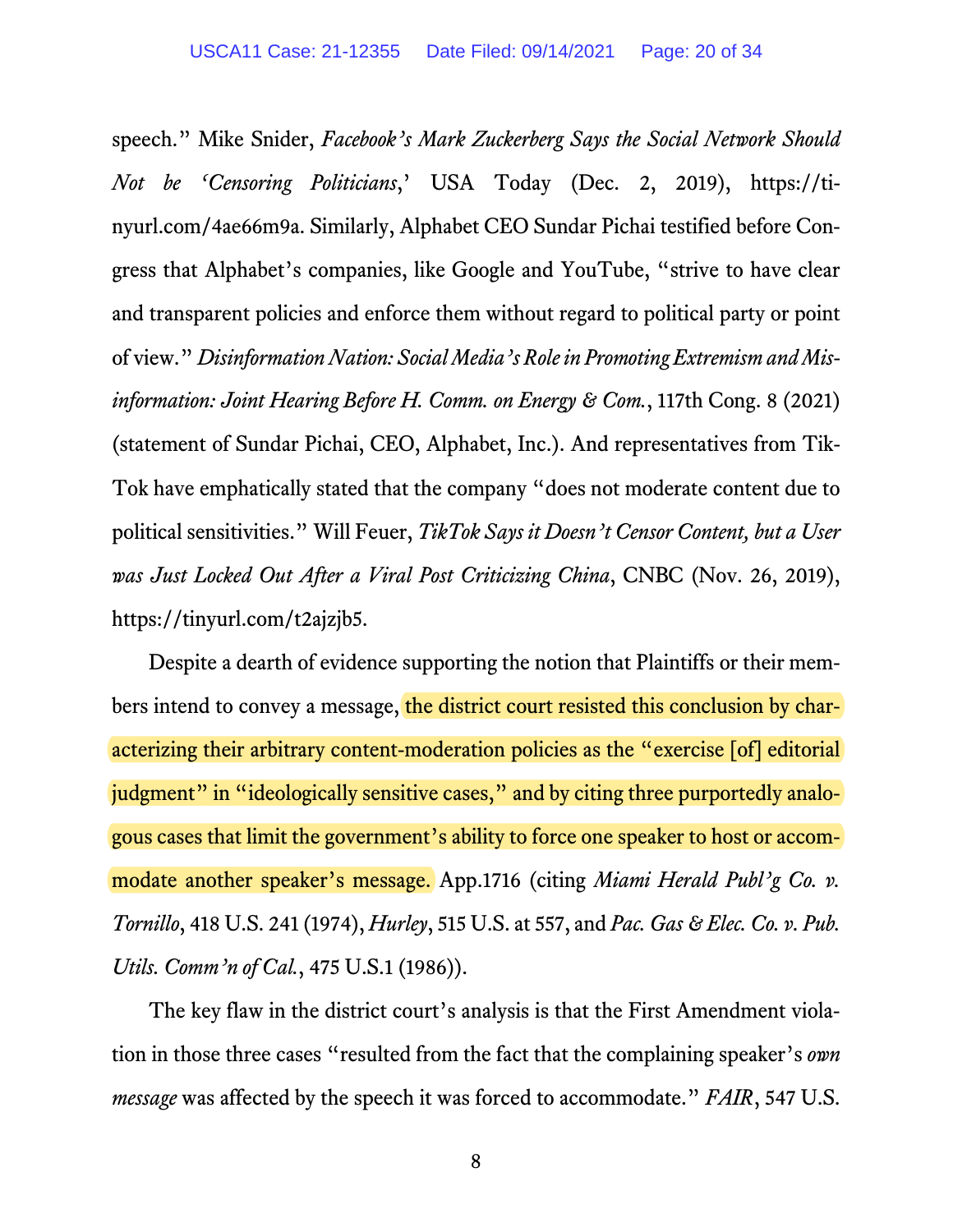<span id="page-20-1"></span>at 63 (emphasis added). Here, by contrast, Plaintiffs' members have disclaimed the intent to express a message in conjunction with their hosting of user-generated content. *Supra* at 6-8. For that reason, S.B. 7072's neutrality and disclosure provisions are nothing like a statutory requirement that a newspaper's *editorial page* afford a political candidate equal space to reply to criticism levied by the paper's editors. *Tornillo*, 418 U.S. at 243-45. They are not comparable to forcing the organizers of a St. Patrick's Day Parade—which is an inherently expressive activity—to include participants whose own activity would detract from the "particularized message" that the parade organizers want to convey about "what merits celebration on that day." *Hurley*, 515 U.S. at 569, 574. And they are far afield of a regulatory requirement that a utility company include a third party's newsletter alongside its own newsletters, which were sent to customers and which had been long used to disseminate "political editorials, feature stories on matters of public interest, tips on energy conservation, and straightforward information about utility services and bills." *Pac. Gas & Elec.*, 475 U.S. at 5-7. Put simply, Plaintiffs' conduct "lack[s] the expressive quality of a parade, a newsletter, or the editorial page of a newspaper." *FAIR*, 547 U.S. at 64.

<span id="page-20-4"></span><span id="page-20-3"></span><span id="page-20-2"></span><span id="page-20-0"></span>Instead of *Tornillo*, *Hurley*, and *Pacific Gas & Electric*, the circumstances of this case are analogous to the Supreme Court's more recent decision in *FAIR*. There, the Court upheld against a First Amendment challenge a congressional statute requiring institutions of higher education to allow military recruiters on their campuses. *Id*. at 51. In response to arguments by an association of law schoolsthat the statute violated the First Amendment because it was tantamount to compelling their speech, the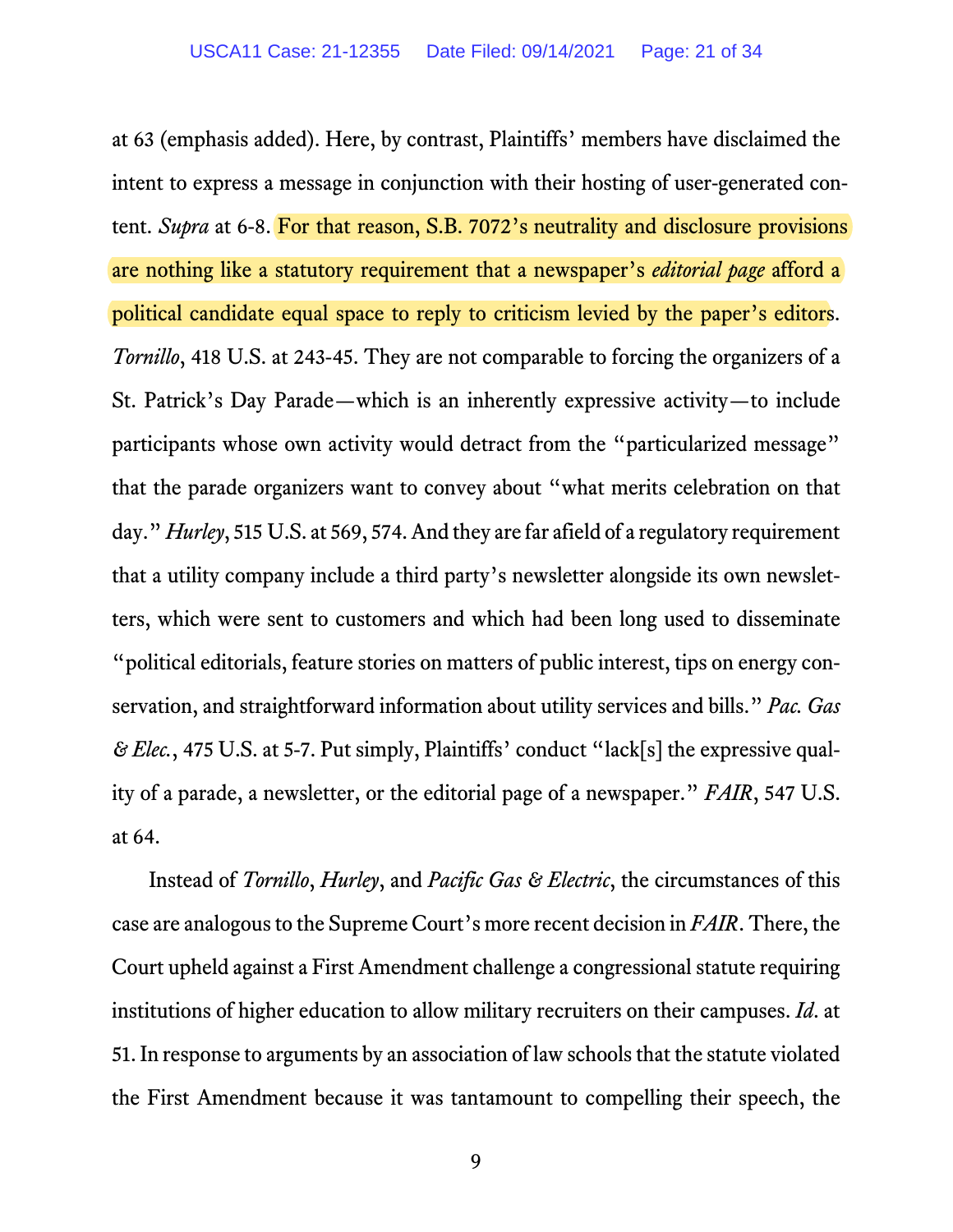<span id="page-21-0"></span>Court held that the statute "regulates conduct, not speech." *Id.* at 60. The Court observed that the statute at issue "does not dictate the content of the speech at all" and that any burden on the plaintiffs' speech was "plainly incidental to the . . . regulation of conduct." *Id.* at 62. After all, "the schools are not speaking when they host interviews and recruiting receptions." *Id.* at 64. And "send[ing] e-mails and post[ing] notices on behalf of the military" is the type of "incidental" burden on speech that is a "far cry" from what the Court has held abridges a party's right to free speech. *Id.* at 61-62.

<span id="page-21-2"></span>The same is true here. S.B. 7072's neutrality and disclosure provisions do not regulate, much less dictate the content of, the "speech" of Plaintiffs or their members; they only regulate "conduct"—arbitrary application of content moderation policies. *See* Fla. Stat. § 501.2041(2)(b) ("[a] social media platform must apply censorship, deplatforming, and shadow banning standards in a consistent manner among its users on the platform"). Moreover, social media platforms like Facebook and Twitter are not themselves speaking when they provide a platform for hosting the speech of their users. *See FAIR*, 547 U.S. at 64. And the requirements that Plaintiffs' members apply any deplatforming, censorship, and shadow banning in an evenhanded manner and provide disclosures to affected users, Fla. Stat. § 501.2041(2)(a), (2)(d)(1), (2)(e), are akin to the "incidental" burden on speech visited upon the law schools in *FAIR* who had to send e-mails and post notices about military recruiting.

<span id="page-21-1"></span>**2.** For similar reasons, Plaintiffs cannot show that "the surrounding circumstances would lead the reasonable observer to view the conduct as conveying some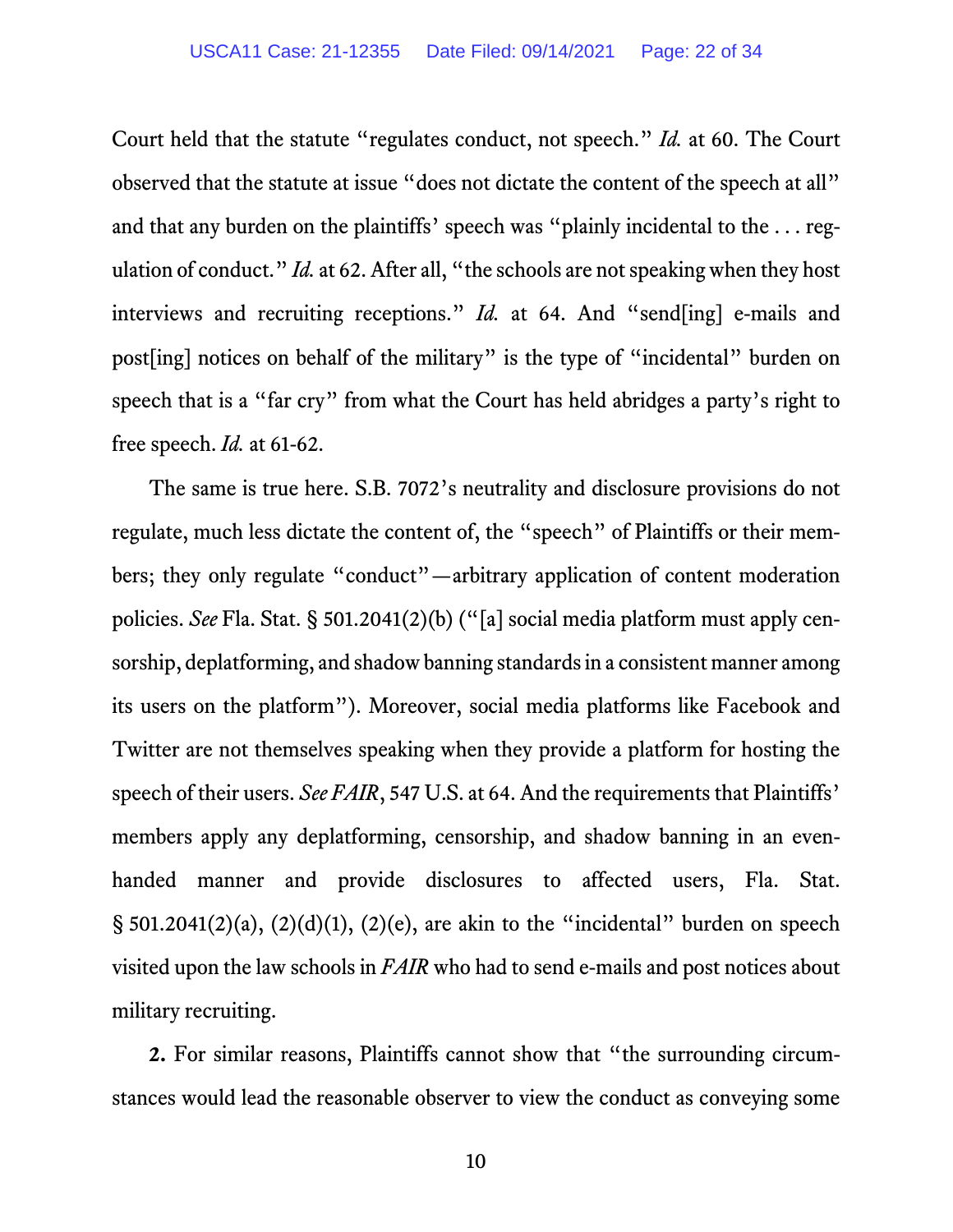<span id="page-22-1"></span>sort of message." *Fort Lauderdale Food*, 901 F.3d at 1242. At least with regard to platforms like Facebook and Twitter, which claim only to seek to connect their billions of users with one another, the "likelihood" that any "message would be understood by those who viewed it" is nonexistent. *Id.* at 1240. When an individual uses Google or Bing to search for instructions on how to change a tire, he or she is not expecting the results returned to convey some message from Google or Bing, and, unsurprisingly, does not see one.

<span id="page-22-3"></span><span id="page-22-2"></span><span id="page-22-0"></span>This conclusion is consistent with the nature of social-media platforms. Courts of Appeals agree that, generally, social media sites "use[] features and functions, including algorithms, to analyze user posts and recommend other user groups." *Gonzalez v. Google LLC*, 2 F.4th 871, 894 (9th Cir. 2021) (cleaned up). Those "functions—recommendations and notifications—were tools meant to facilitate the communication and content of others, and not content in and of themselves." *Id.* (cleaned up). When a social media provider treats speakers the same and "employ[s] neutral tools," they are simply "match[ing] what [they] know[] about users based on their historical actions and send[ing] third-party content to users that [they] anticipate[] they will prefer." *Id.* at 894-95. For that reason, courts routinely reject claims that speech by users of the social-media sites is indistinguishable from the speech of the platform itself. *See id.* (rejecting at the pleading stage an argument that Google "creat[es] and develop[s]" ISIS content that appears on YouTube); *Force v. Facebook, Inc.*, 934 F.3d 53, 76–78 (2d Cir. 2019), *cert. denied*, 140 S. Ct. 2761 (2020) (rejecting claim that Facebook "'develop[s]' the content of the Facebook postings by Hamas"); *cf. Turner Broad. Sys., Inc. v. F.C.C.*, 512 U.S. 622, 655 (1994) ("Given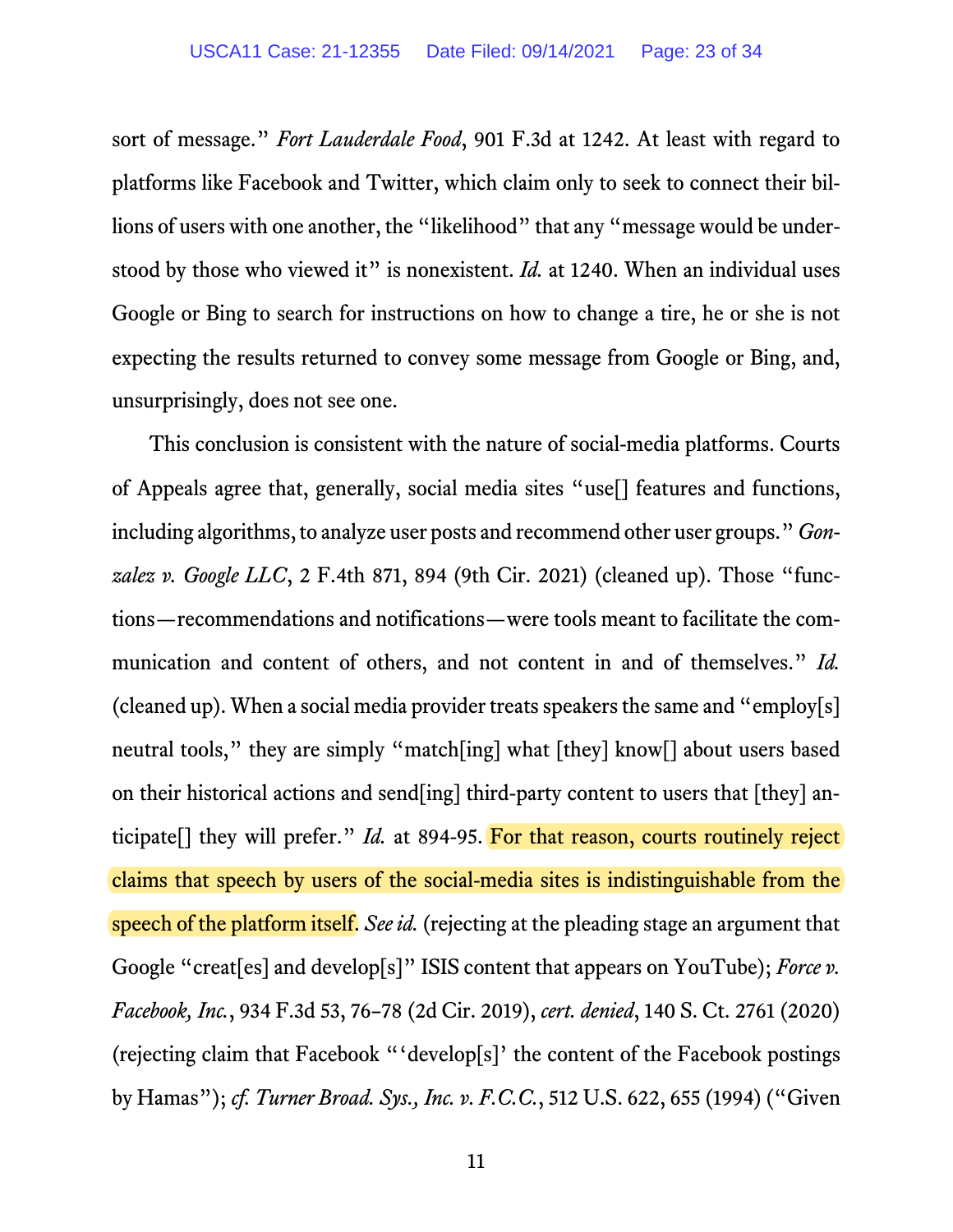cable's long history of serving as a conduit for broadcast signals, there appears little risk that cable viewers would assume that the broadcast stations carried on a cable system convey ideas or messages endorsed by the cable operator."). This Court should do the same.

## <span id="page-23-0"></span>**II. S.B. 7072's Neutrality and Disclosure Provisions Do Not Impose Content-Based Restrictions.**

<span id="page-23-3"></span>The district court's conclusion that S.B. 7072's neutrality and disclosure and provisions violate the First Amendment is erroneous for a second reason: those provisions are not content-based regulations subject to strict scrutiny. *Contra* App.1718- 19. "Content-based laws—those that target speech based on its communicative content—are presumptively unconstitutional and may be justified only if the government proves that they are narrowly tailored to serve compelling state interests." *Reed*, 576 U.S. at 163. But because S.B. 7072's neutrality and disclosure provisions are content-*neutral*, the district court should have never applied strict scrutiny. *See Fly Fish, Inc. v. City of Cocoa Beach*, 337 F.3d 1301, 1305 (11th Cir. 2003) (contentneutral laws are "entitled to a deferential, or intermediate, level of constitutional scrutiny").

<span id="page-23-2"></span><span id="page-23-1"></span>"Government regulation of speech is content based if a law applies to particular speech because of the topic discussed or the idea or message expressed." *Reed*, 576 U.S. at 163. Some laws are facially content-based, "defining regulated speech by particular subject matter" or "by its function or purpose." *Id*. Others are facially content-neutral but will be considered "content-based" either because they "cannot be 'justified without reference to the content of the regulated speech'" or because they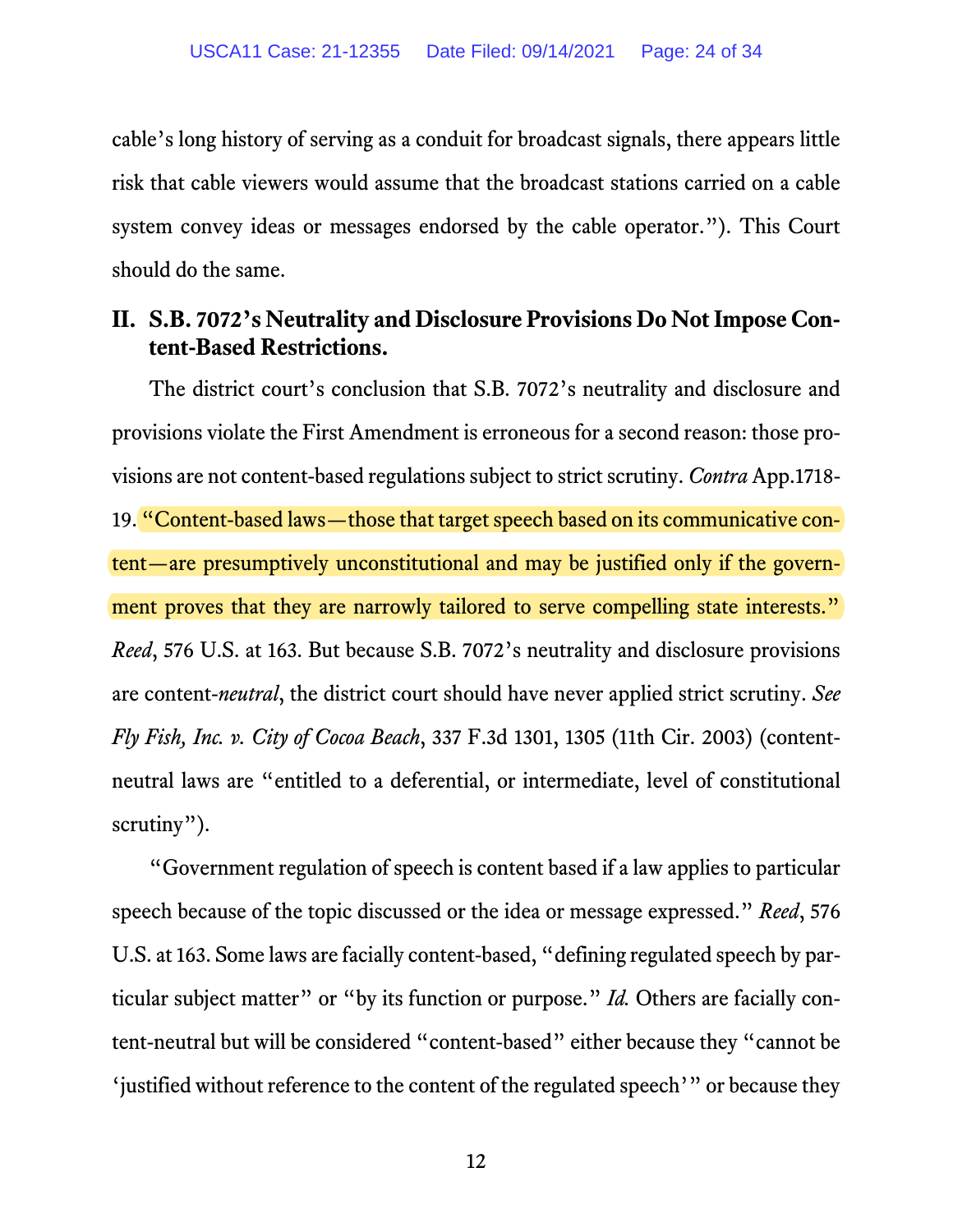<span id="page-24-3"></span><span id="page-24-2"></span><span id="page-24-1"></span>"were adopted by the government 'because of disagreement with the message [the speech] conveys.'" *Id.* at 164. Still others are truly content-neutral: "laws that confer benefits or impose burdens on speech without reference to the ideas or views expressed are in most instances content neutral." *Turner*, 512 U.S. at 643;*see also Members of City Council of L.A. v. Taxpayers for Vincent*, 466 U.S. 789, 804 (1984) (ordinance prohibiting the posting of signs on public property "is neutral—indeed it is silent—concerning any speaker's point of view"); *Heffron v. Int'l Soc'y for Krishna Consciousness, Inc.*, 452 U.S. 640, 649 (1981) (State fair regulation requiring that sales and solicitations take place at designated locations "applies evenhandedly to all who wish to distribute and sell written materials or to solicit funds").

<span id="page-24-5"></span><span id="page-24-0"></span>In this case, S.B. 7072's neutrality and disclosure requirements are content neutral. Fla. Stat. § 501.2041(2)(b). These regulations do not "draw distinctions based on the message a speaker conveys," *Reed*, 576 U.S. at 163, but instead are "silent . . . concerning any speaker's point of view," *Taxpayers for Vincent*, 466 U.S. at 804. The neutrality provision, for example, requires a social media platform to "apply censorship, deplatforming, and shadow banning standards *in a consistent manner* among its users on the platform." Fla. Stat. § 501.2041(2)(b) (emphasis added). Likewise, the disclosure provisions merely require social media platforms to "publish the standards . . . used for determining how to censor, deplatform, and shadow ban," *id.* § 501.2041(2)(a), and to notify users when they are censored, deplatformed, or shadow banned, *id.* § 501.2041(2)(e).

<span id="page-24-6"></span><span id="page-24-4"></span>These provisions are quintessential content-neutral regulations: they "confer benefits or impose burdens on speech without reference to the ideas or views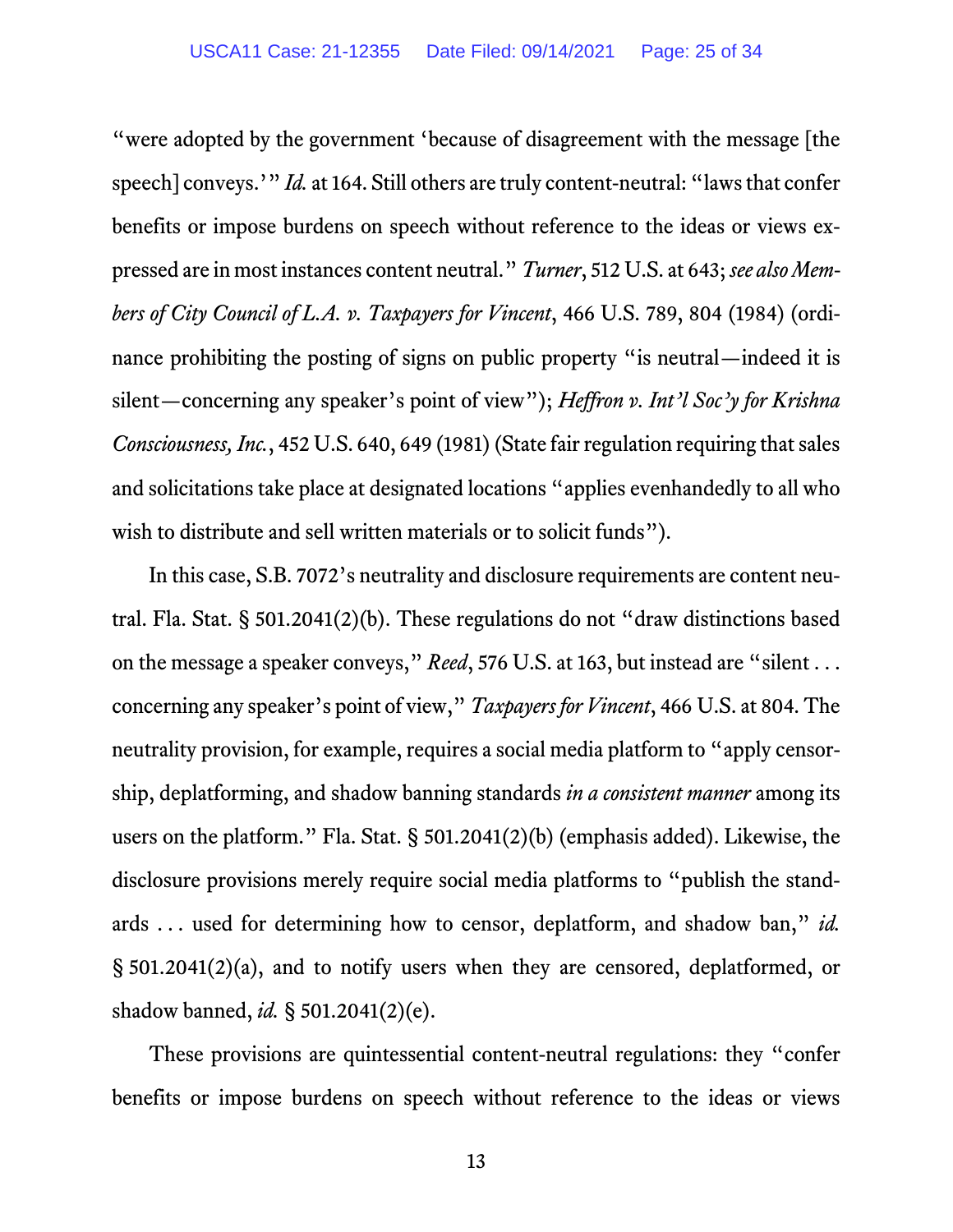<span id="page-25-2"></span>expressed." *Turner*, 512 U.S. at 643. And "[n]othing in [them] imposes a restriction, penalty, or burden by reason of the views" that the social media platform "has selected or will select." *Id.* at 644. After all, these provisions neither forbid nor encourage social media platforms to censor, deplatform, or shadow ban—they merely require those companies to apply content-moderation standards in a consistent way and provide notice to users who are subjected to such censorship, deplatforming, or shadow banning. In other words, these provisions can be applied—indeed, are written to be applied—"without reference to the content of [any] regulated speech." *Reed*, 576 U.S. at 164.

<span id="page-25-1"></span>The district court did not single out the neutrality or disclosure provisions as content-based, but it nevertheless concluded that every subsection of sec-tion 540.[2](#page-25-3)041 was content-based and must be enjoined.<sup>2</sup> It appears to have done so for two reasons. First, it concluded that the statute's definition of "social media platform" only makes S.B. 7072 applicable to companies with \$100 million in revenues or 100 million monthly participants, and this is a "tell for content discrimination." App.1720. Second, the district court inferred from statements of legislators that the "actual motivation for this legislation was hostility to social media platforms'

<span id="page-25-3"></span><span id="page-25-0"></span><sup>&</sup>lt;sup>2</sup> Though the district court pointed to other provisions of S.B. 7072 besides its neutrality and disclosure provisions to establish that the law as a whole is contentbased, App.1719, an analysis of those provisions are outside the scope of this brief. To the extent that this Court believes that other provisions of S.B. 7072 are unconstitutional, the constitutionally sound provisions—like the neutrality and disclosure requirements—should be severed. *See Coral Springs Street Sys., Inc. v. City of Sunrise*, 371 F.3d 1320, 1347 (11th Cir. 2004) ("Florida law clearly favors (where possible) severance of the invalid portions of a law from the valid ones.").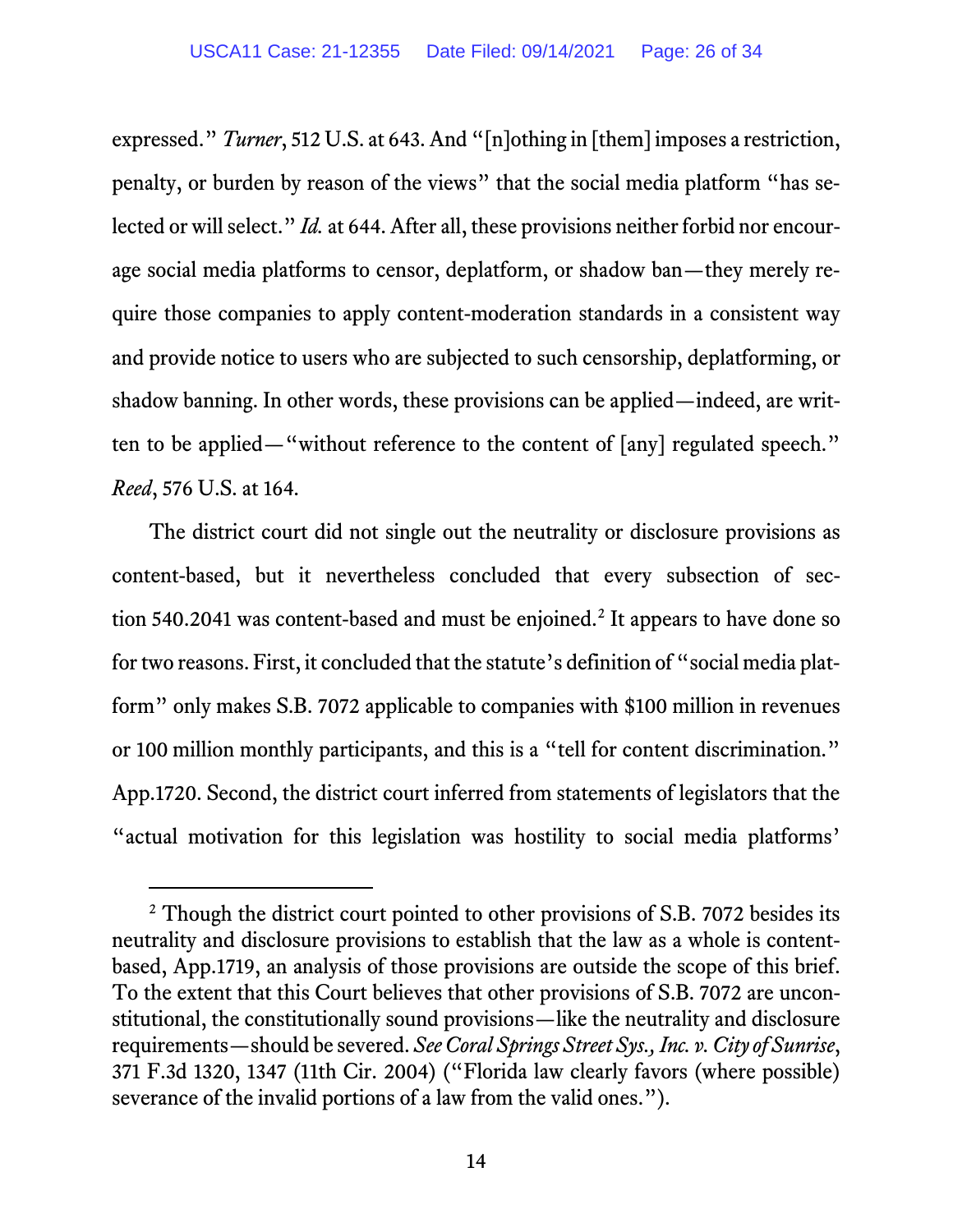perceived liberal viewpoint." App.1719. Neither of these rationales can justify the district court's sweeping, overbroad injunction.

<span id="page-26-1"></span><span id="page-26-0"></span>**1.** In support of the conclusion that S.B. 7072 is content-based in toto because it only regulates large social media platforms, the district court relied principally on a single statement from *Citizens United v. Federal Election Commission* that "[s]peech restrictions based on the identity of the speaker are all too often simply a means to control content." 558 U.S. 310, 340 (2010); *see* App.1720-21. But this solitary statement, plucked out of context, has no application here. In the immediately preceding sentence, the Supreme Court makes clear that laws drawing distinctions among speakers are constitutionally suspect not in the abstract but only when the effect is to "allow[] speech by some [speakers] but not others." *Citizens United*, 558 U.S. at 340; *see also Turner*, 512 U.S. at 658 ("speaker-based laws demand strict scrutiny when they reflect the Government's preference for the substance of what the favored speakers have to say (or aversion to what the disfavored speakers have to say)"). Yet S.B. 7072's definition of "social media platform" hardly "allow[s] speech by some but not others." *Citizens United*, 558 U.S. at 340. It merely defines the class of entities who may be subject to the law's restrictions. Nor do S.B. 7072's neutrality and disclosure provisions restrict the speech of some parties and not others; as described above, they merely require even-handed application of content-moderation standards and disclosure to users affected by their application. *Supra* at 13-14.

<span id="page-26-2"></span>The flaw in the district court's reasoning is laid bare by consideration of the Supreme Court's decision in *Turner.* There the Supreme Court upheld against a First Amendment challenge FCC regulations requiring "cable operators to carry the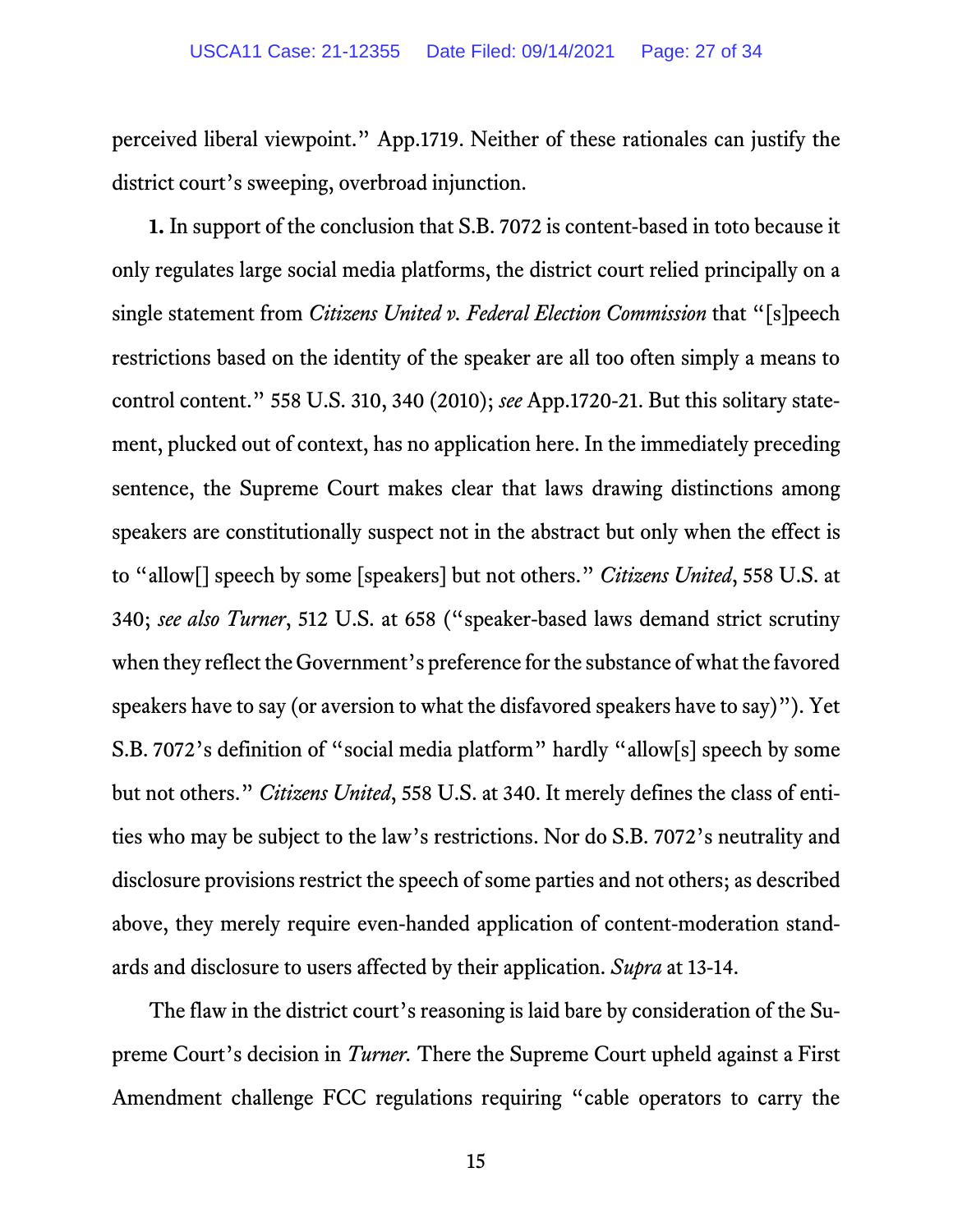<span id="page-27-1"></span>signals of a specified number of local broadcast television stations." *Turner*, 512 U.S. at 630. The Court concluded that the must-carry provisions were content-neutral even though they only applied to cable operators with more than 300 subscribers. *Id.* at 644 ("the rules impose obligations upon all operators, save those with fewer than 300 subscribers"). The fact that the FCC's must-carry rules drew distinctions among cable operators by size simply did not raise an issue of constitutional import. The same is true here.

<span id="page-27-3"></span><span id="page-27-0"></span>**2.** The district court also erred by justifying its decision to enjoin S.B. 7072 in its entirety by speculating that "the actual motivation for this legislation was hostility to the social media platforms' perceived liberal viewpoint." App.1719. To be sure, facially-neutral laws may be deemed content-based when they are "adopted by the government 'because of disagreement with the message [the speech] conveys.'" *Reed*, 576 U.S. at 164 (quoting *Ward v. Rock Against Racism*, 491 U.S. 781, 791 (1989)). But here, the district court's attempt to divine such a legislative purpose from statements of legislators that were collected in a press release by Governor De-Santis's office is flawed as both a legal and factual matter. *See* News Release, Office of Ron DeSantis, 46th Governor of Florida, Governor Ron DeSantis Signs Bill to Stop the Censorship of Floridians by Big Tech (May 24, 2021), https://tinyurl.com/2a49nbc2.

<span id="page-27-5"></span><span id="page-27-4"></span><span id="page-27-2"></span>Legally, this argument is foreclosed by *United States v. O'Brien*. There, the Supreme Court rejected the plaintiff's attempt to mine the legislative history of a federal statute, challenged on First Amendment grounds, that prohibited the burning of draft cards. 391 U.S. 367, 383-86 (1968). In concluding that such a free-floating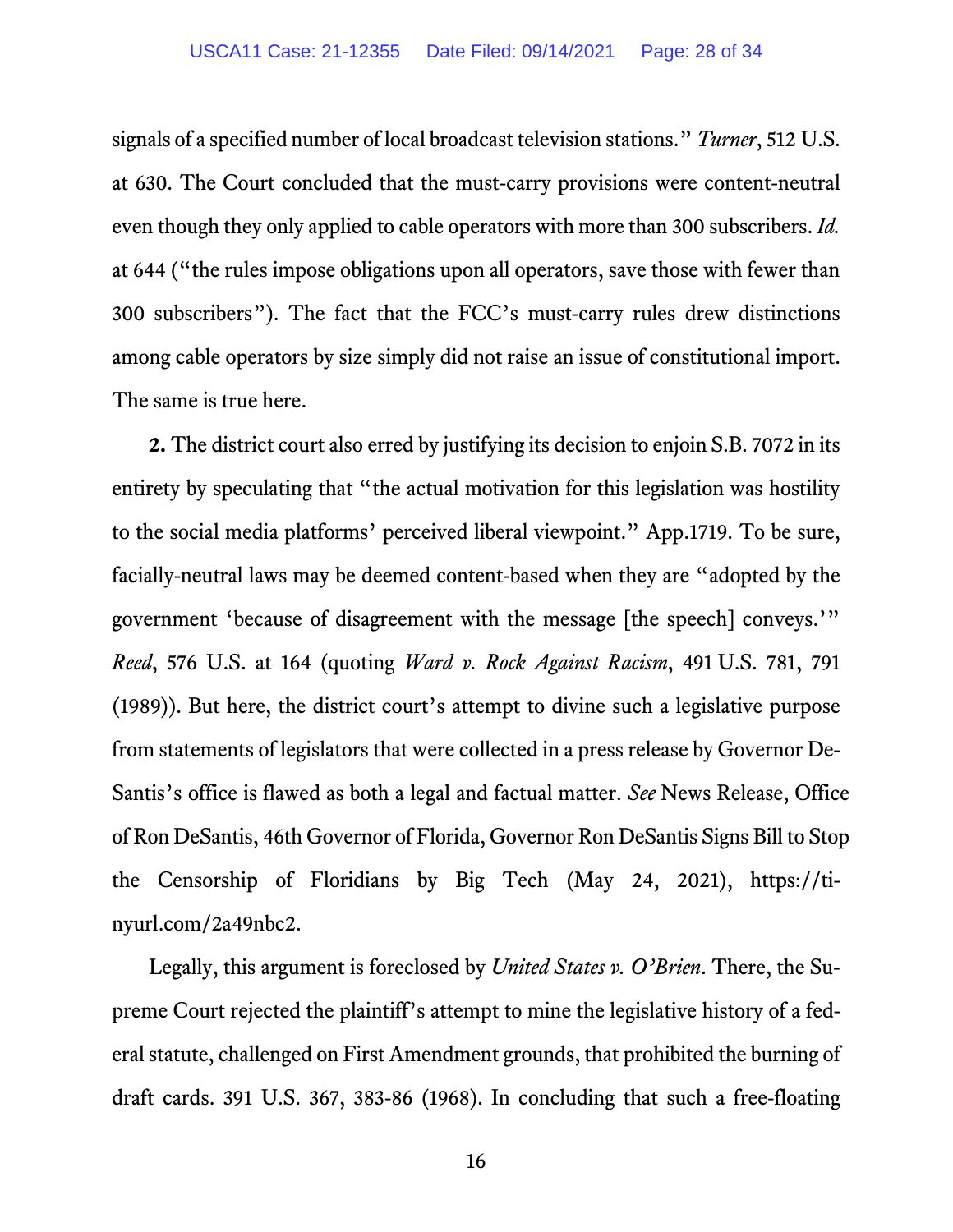<span id="page-28-4"></span><span id="page-28-3"></span><span id="page-28-0"></span>inquiry into legislative purpose had no proper place in the First Amendment analysis, the Court held that "[i]nquiries into congressional motives or purposes are a hazardous matter" particularly where a court is "asked to void a statute that is, under wellsettled criteria, constitutional on its face, on the basis of what fewer than a handful of Congressmen said about it." *Id.* at 383-84. That is because "[w]hat motivates one legislator to make a speech about a statute is not necessarily what motivates scores of others to enact it." *Id.*at 384; *see also Exxon Mobile Corp. v. Allapattah Servs., Inc*., 545 U.S. 546, 568 (2005) ("[j]udicial investigation of legislative history has a tendency to become . . . an exercise in looking over a crowd and picking out your friends"); *Garcia v. United States*, 469 U.S. 70, 76 (1984) ("We have eschewed reliance on the passing comments of one Member, and casual statements from the floor debates." (cleaned up)).

<span id="page-28-2"></span><span id="page-28-1"></span>Factually, even if snippets of statements made by a handful of legislators constituted legally competent evidence of the collective intent of all of Florida's 160 legislators—and they do not—those statements do not show an intent to regulate content "because of disagreement with the message [the speech] conveys." *Reed*, 576 U.S. at 164. Far from "suppress[ing] disfavored speech," *id.* at 167, these legislators' statements evince a desire to *expand* the range of ideas hosted on social media platforms. Were it otherwise, one would expect to see statements from legislators extoling the law's ability to squelch disfavored political viewpoints. But the opposite is true. For example, the Lieutenant Governor is quoted as praising the law's purpose of reversing the trend of "silenc[ing], intimidat[ing], and wip[ing] out dissenting voices" and restoring the "virtual public square as a place where information and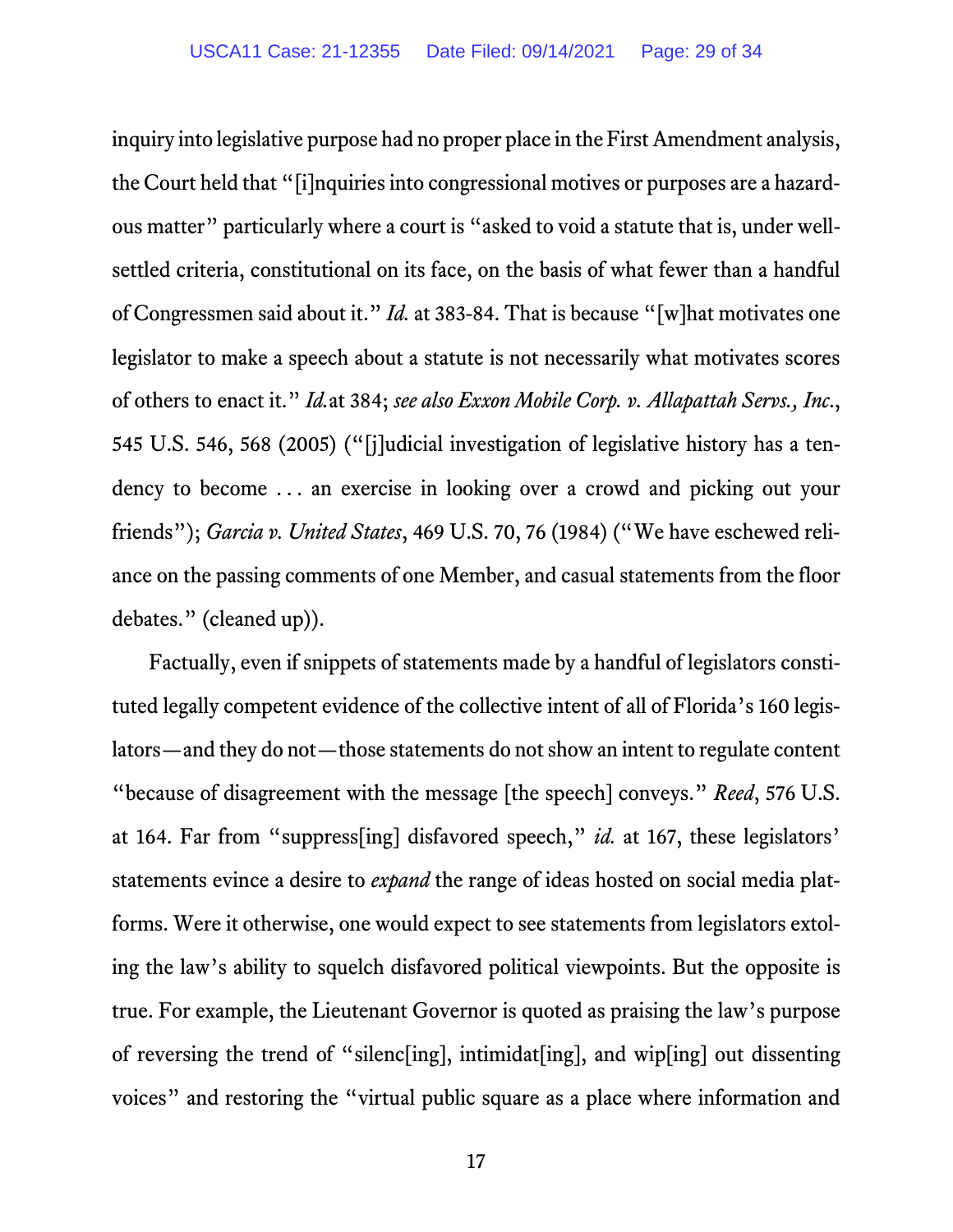<span id="page-29-1"></span>ideas can flow freely." News Release, *supra* at 16. The Senate President noted that the law would safeguard the "right to express opposing views" and forestall "unfair and arbitrary discrimination on social media platforms." *Id.* The Speaker of the House lauded S.B. 7072's purpose of "protect[ing] the free speech of Floridians and demand[ing] transparency" from social medial platforms. *Id.* And Senator Rodrigues explained that S.B. 7072 will help to instill "fair[ness] and transparen[cy]" in the practices of social media platforms—"regardless of our political ideology." *Id.*

Evidence of censorious intent these statements are not. The district court thus clearly erred in pointing to statements of legislators *exalting* the benefits of unbiased content moderation and the free flow of ideas to support the notion that S.B. 7072 was somehow intended to facilitate viewpoint discrimination.

## <span id="page-29-0"></span>**III. States Have a Compelling Interest in Ensuring their Citizens Enjoy Access to the Free Flow of Information and Ideas.**

<span id="page-29-3"></span><span id="page-29-2"></span>The district court further erred by giving short shrift to the compelling interest that Florida is seeking to advance through S.B. 7072—namely, ensuring that its citizens enjoy access to the free flow of information and ideas, unencumbered by arbitrary and erratic censorship, deplatforming, and shadow banning. The district court perfunctorily asserted that "levelling the playing field—promoting speech on one side of an issue or restricting speech on the other—is not a legitimate state interest." App.1722. But that is flatly inconsistent with the Supreme Court's recognition that "assuring that the public has access to a multiplicity of information sources is a governmental purpose *of the highest order*, for it promotes values central to the First Amendment." *Turner*, 512 U.S. at 663 (emphasis added). Indeed, the Court has long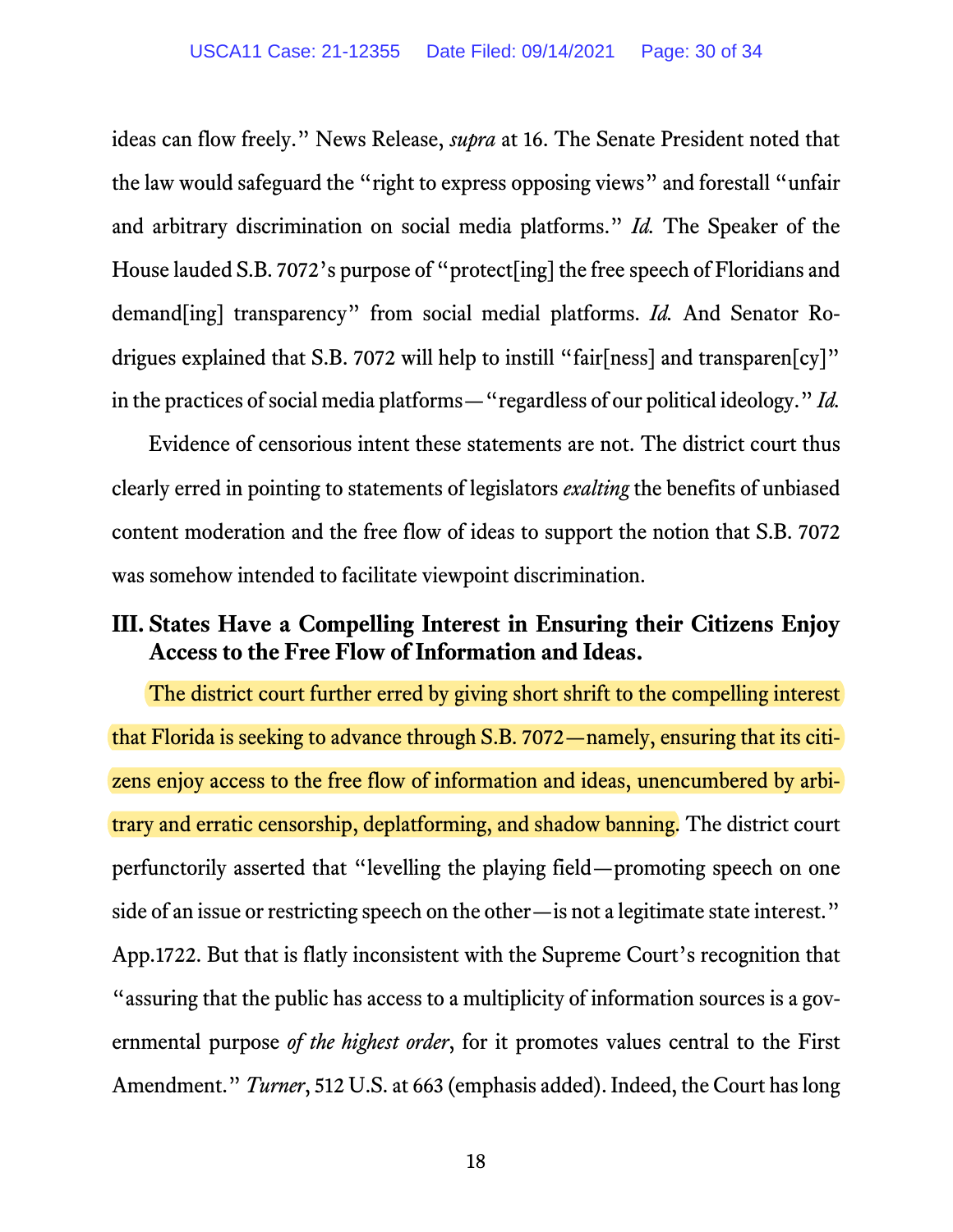<span id="page-30-1"></span>observed that "the widest possible dissemination of information from diverse and antagonistic sources is essential to the welfare of the public." *United States v. Midwest Video Corp.*, 406 U.S. 649, 668 n.27 (1972) (plurality op.).

<span id="page-30-4"></span><span id="page-30-2"></span>S.B. 7072 is directed precisely to vindicating this governmental interest. The bill's legislative findings recognize that social media platforms "have transformed into the new public town square" and "hold a unique place in preserving first amendment protections for all Floridians." S.B. 7072, 27th Leg., 1st Reg. Sess. (Fla. 2021) (enacted). Despite this, the Legislature notes, social media platforms have "unfairly censored, shadow banned, deplatformed, and applied post-prioritization algorithms to Floridians." *Id.* As a result, and because "[t]he state has a substantial interest in protecting its residents from inconsistent and unfair actions by social media platforms," S.B. 7072 enacts a variety of provisions designed to secure Floridians' right to access "public opinion" through the free flow of ideas. *Id.* As discussed, included among these statutory protections are **S.B. 7072's neutrality provision—aimed at** ensuring that social media platforms apply content-moderation policies consistently—and its disclosure provisions—aimed at informing users when they are subjected to censorship, deplatforming, or shadow banning. Fla. Stat. § 501.2041(2)(a),  $(2)(d)(1), (2)(e).$ 

<span id="page-30-3"></span><span id="page-30-0"></span>Safeguarding this interest is particularly urgent in the context of social media platforms, which have become "the modern public square." *Packingham*, 137 S. Ct. at 1737. Unlike a traditional newspaper, and more akin to a cable operator, social media platforms "exercise<sup>[]</sup> . . . great<sup>[]</sup> control over access to the relevant medium" and possess the power "to obstruct readers' access to" information and even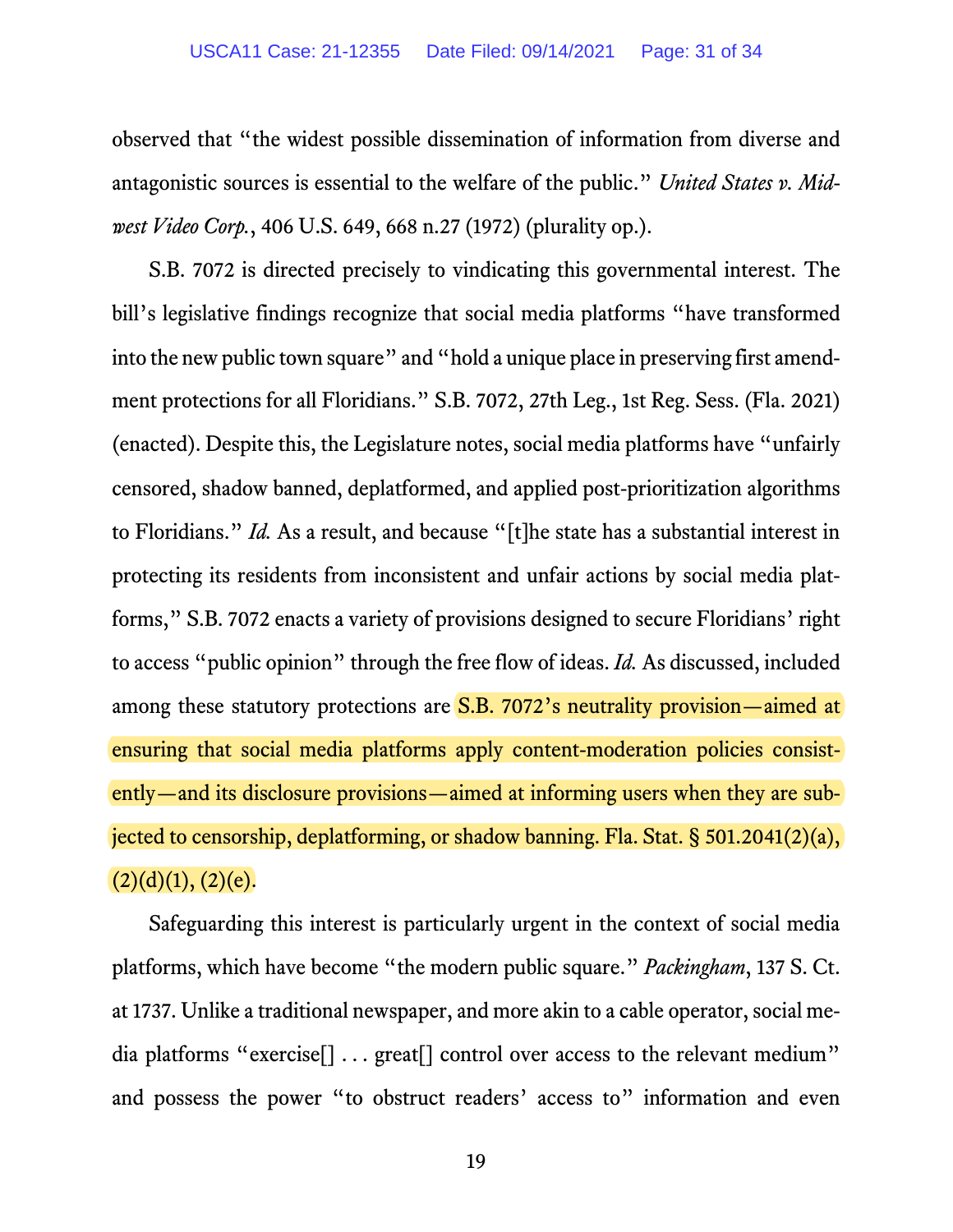<span id="page-31-1"></span><span id="page-31-0"></span>"prevent" the distribution of certain information that they do not like. *Turner*, 512 U.S. at 656. Thus, "[b]y virtue of its ownership of the essential pathway," a social media platform "can . . . silence the voice of competing speakers with a mere flick of the switch." *Id*. "The potential for abuse of this private power over a central avenue of communication cannot be overlooked." *Id.* at 657; *see also* Matthew P. Hooker, *Censorship, Free Speech & Facebook: Applying the First Amendment to Social Media Platforms Via the Public Function Exception*, 15 Wash. J. L. Tech. & Arts 36, 43-44 (2019) (collecting examples of "arbitrary" application of content-moderation policies by social media platforms). Accordingly, "[t]he First Amendment's command that government not impede the freedom of speech does not disable the government from taking steps to ensure that private interests not restrict, through physical control of a critical pathway of communication, the free flow of information and ideas." *Turner*, 512 U.S. at 657*.*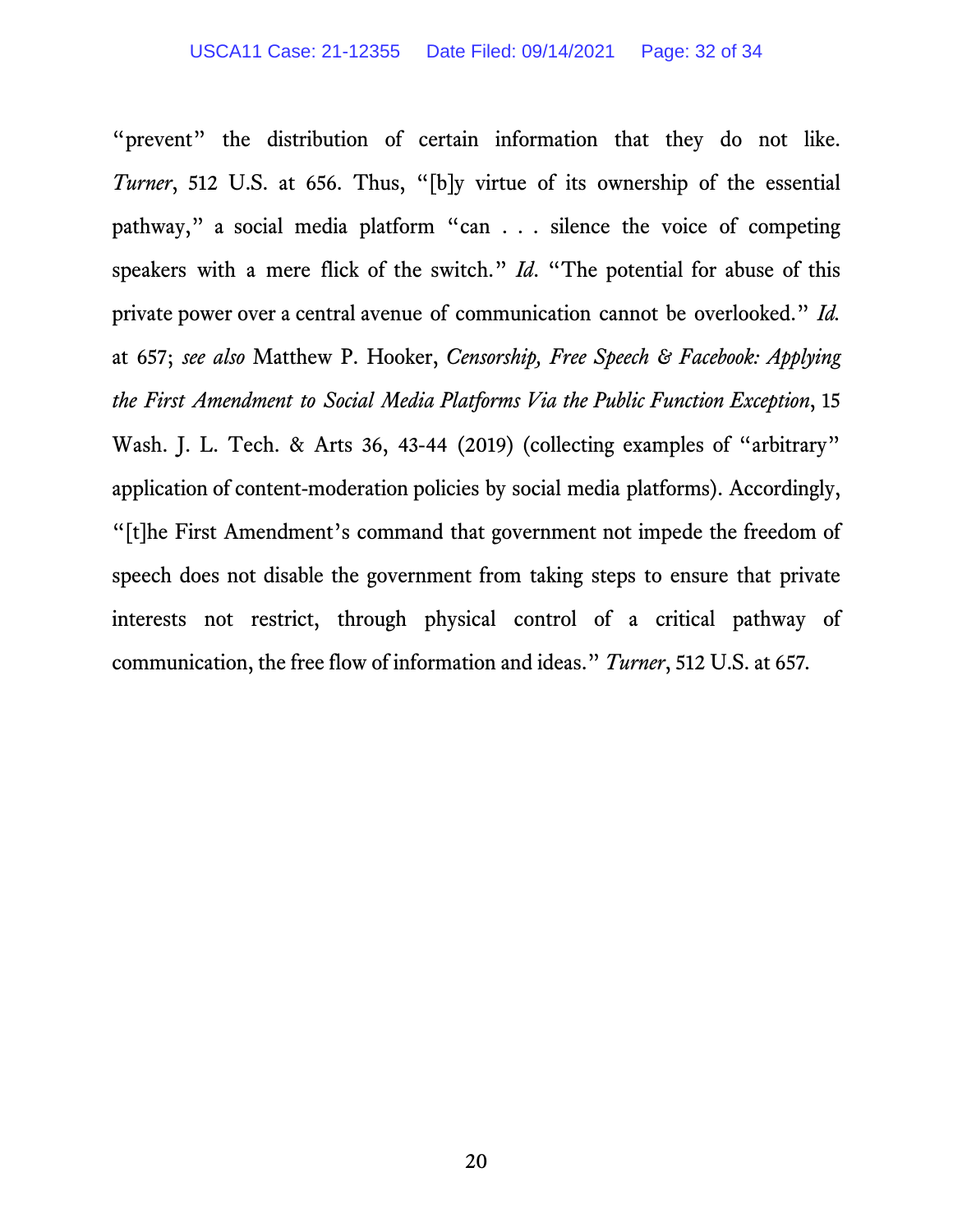## **Conclusion**

<span id="page-32-0"></span>The Court should reverse the district court's order preliminarily enjoining the neutrality and disclosure provisions of S.B. 7072.

Respectfully submitted.

STEVE MARSHALL Attorney General of Alabama

Treg Taylor Attorney General of Alaska

Mark Brnovich Attorney General of Arizona

Leslie Rutledge Attorney General of Arkansas

Daniel Cameron Attorney General of Kentucky

LYNN FITCH Attorney General of Mississippi

ERIC SCHMITT Attorney General of Missouri

Austin Knudsen Attorney General of Montana

Alan Wilson Attorney General of South Carolina

Ken Paxton Attorney General of Texas

Brent Webster First Assistant Attorney General

JUDD E. STONE II Solicitor General

/s/ William F. Cole WILLIAM F. COLE Assistant Solicitor General William.Cole@oag.texas.gov

Office of the Attorney General P.O. Box 12548 (MC 059) Austin, Texas 78711-2548 Tel.: (512) 936-1700 Fax: (512) 474-2697

*Attorneys for Amici Curiae*